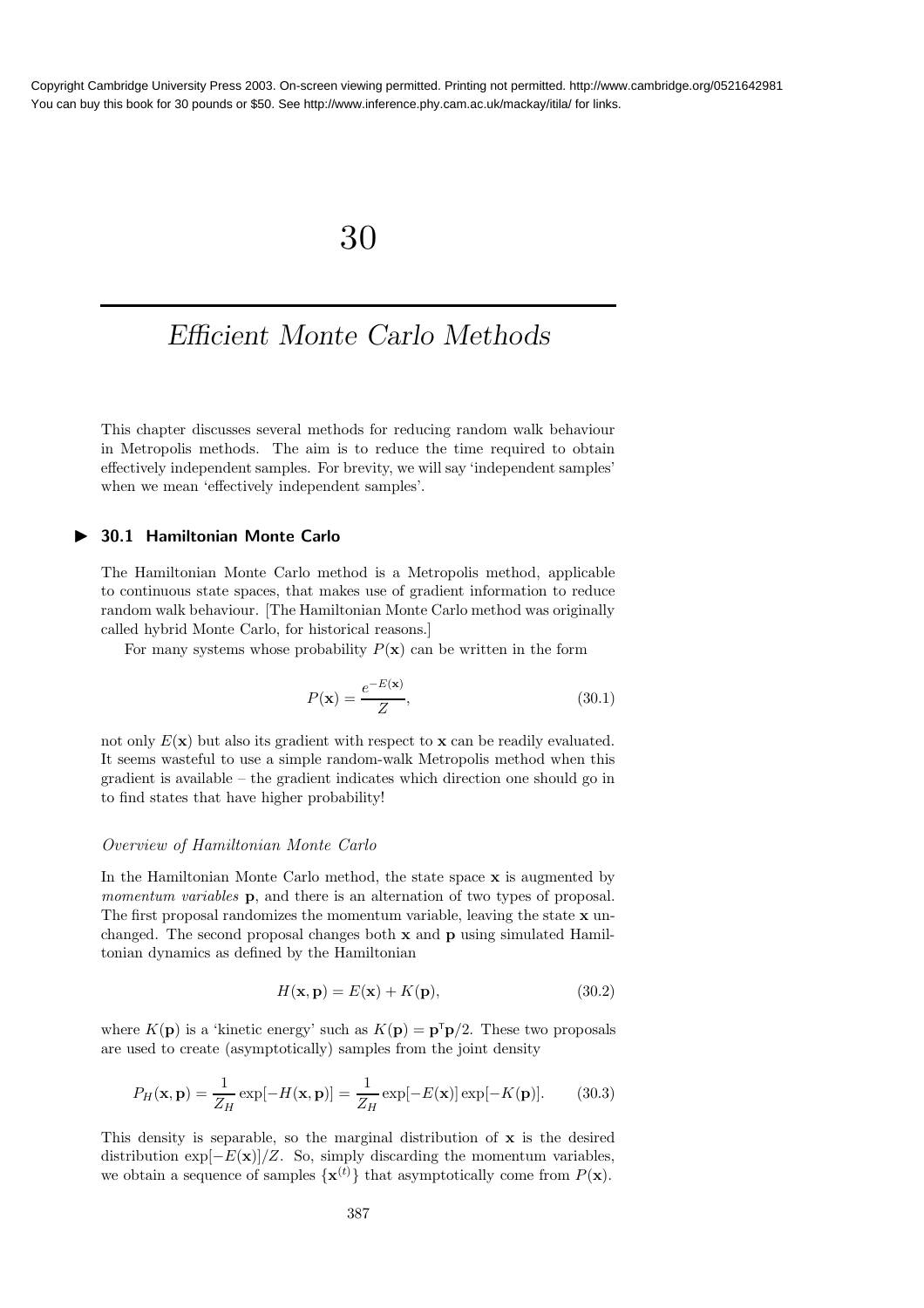388 30 — Efficient Monte Carlo Methods

```
g = \text{grad}E \left( x \right);<br>
E = \text{find}E \left( x \right);<br>
E = \text{find}E \left( x \right);<br>
\text{# set objective function too}# set objective function too
for l = 1:L \qquad # loop L timesp = \text{randn} (size(x)); # initial momentum is Normal(0,1)H = p' * p / 2 + E; # evaluate H(x,p)xnew = x; gnew = g;
  for tau = 1:Tau # make Tau 'leapfrog' steps
      p = p - epsilon + gnew / 2; # make half-step in p
      xnew = xnew + epsilon * p ; # make step in xgnew = gradE ( xnew ) ; # find new gradient
      p = p - e psilon * gnew / 2 ; # make half-step in p
   endfor
  Enew = findE (xnew) ; # find new value of H
  Hnew = p' * p / 2 + Enev;<br>dH = Hnew - H;
                                   # Decide whether to accept
   if (\text{dH} < 0) accept = 1;
   elseif (rand() < exp(-dH)) accept = 1;
   \frac{1}{\text{else}} accept = 0 ;
   endif
   if ( accept )
      g = gnew; x = xnew; E = Enew;
   endif
endfor
```
Algorithm 30.1. Octave source code for the Hamiltonian Monte Carlo method.



Figure 30.2. (a,b) Hamiltonian Monte Carlo used to generate samples from a bivariate Gaussian with correlation  $\rho = 0.998$ . (c,d) For comparison, a simple random-walk Metropolis method, given equal computer time.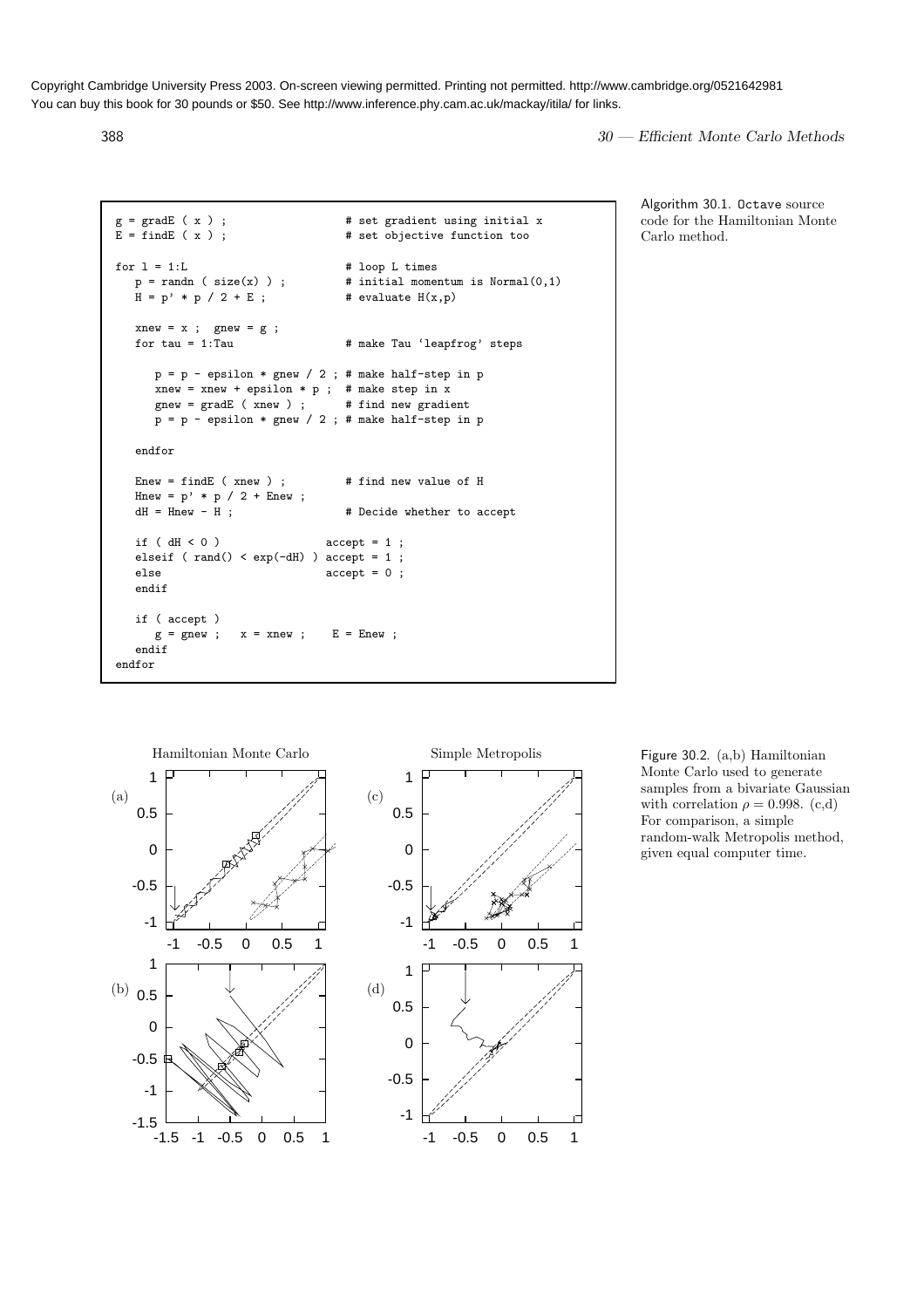### 30.1: Hamiltonian Monte Carlo 389

# Details of Hamiltonian Monte Carlo

The first proposal, which can be viewed as a Gibbs sampling update, draws a new momentum from the Gaussian density  $\exp[-K(p)]/Z_K$ . This proposal is always accepted. During the second, dynamical proposal, the momentum variable determines where the state x goes, and the *gradient* of  $E(\mathbf{x})$  determines how the momentum p changes, in accordance with the equations

$$
\dot{\mathbf{x}} = \mathbf{p} \tag{30.4}
$$

$$
\dot{\mathbf{p}} = -\frac{\partial E(\mathbf{x})}{\partial \mathbf{x}}.
$$
 (30.5)

Because of the persistent motion of  $x$  in the direction of the momentum  $p$ during each dynamical proposal, the state of the system tends to move a distance that goes *linearly* with the computer time, rather than as the square root.

The second proposal is accepted in accordance with the Metropolis rule. If the simulation of the Hamiltonian dynamics is numerically perfect then the proposals are accepted every time, because the total energy  $H(\mathbf{x}, \mathbf{p})$  is a constant of the motion and so  $\alpha$  in equation (29.31) is equal to one. If the simulation is imperfect, because of finite step sizes for example, then some of the dynamical proposals will be rejected. The rejection rule makes use of the change in  $H(\mathbf{x}, \mathbf{p})$ , which is zero if the simulation is perfect. The occasional rejections ensure that, asymptotically, we obtain samples  $(\mathbf{x}^{(t)}, \mathbf{p}^{(t)})$  from the required joint density  $P_H(\mathbf{x}, \mathbf{p})$ .

The source code in figure 30.1 describes a Hamiltonian Monte Carlo method that uses the 'leapfrog' algorithm to simulate the dynamics on the function  $findE(x)$ , whose gradient is found by the function  $gradE(x)$ . Figure 30.2 shows this algorithm generating samples from a bivariate Gaussian whose energy function is  $E(\mathbf{x}) = \frac{1}{2}\mathbf{x}^{\mathsf{T}}\mathbf{A}\mathbf{x}$  with

$$
\mathbf{A} = \begin{bmatrix} 250.25 & -249.75 \\ -249.75 & 250.25 \end{bmatrix},
$$
 (30.6)

corresponding to a variance–covariance matrix of

$$
\left[\begin{array}{cc} 1 & 0.998 \\ 0.998 & 1 \end{array}\right].\tag{30.7}
$$

In figure 30.2a, starting from the state marked by the arrow, the solid line represents two successive trajectories generated by the Hamiltonian dynamics. The squares show the endpoints of these two trajectories. Each trajectory consists of Tau = 19 'leapfrog' steps with epsilon = 0.055. These steps are indicated by the crosses on the trajectory in the magnified inset. After each trajectory, the momentum is randomized. Here, both trajectories are accepted; the errors in the Hamiltonian were only +0.016 and −0.06 respectively.

Figure 30.2b shows how a sequence of four trajectories converges from an initial condition, indicated by the arrow, that is not close to the typical set of the target distribution. The trajectory parameters Tau and epsilon were randomized for each trajectory using uniform distributions with means 19 and 0.055 respectively. The first trajectory takes us to a new state,  $(-1.5, -0.5)$ , similar in energy to the first state. The second trajectory happens to end in a state nearer the bottom of the energy landscape. Here, since the potential energy E is smaller, the kinetic energy  $K = \mathbf{p}^2/2$  is necessarily larger than it was at the start of the trajectory. When the momentum is randomized before the third trajectory, its kinetic energy becomes much smaller. After the fourth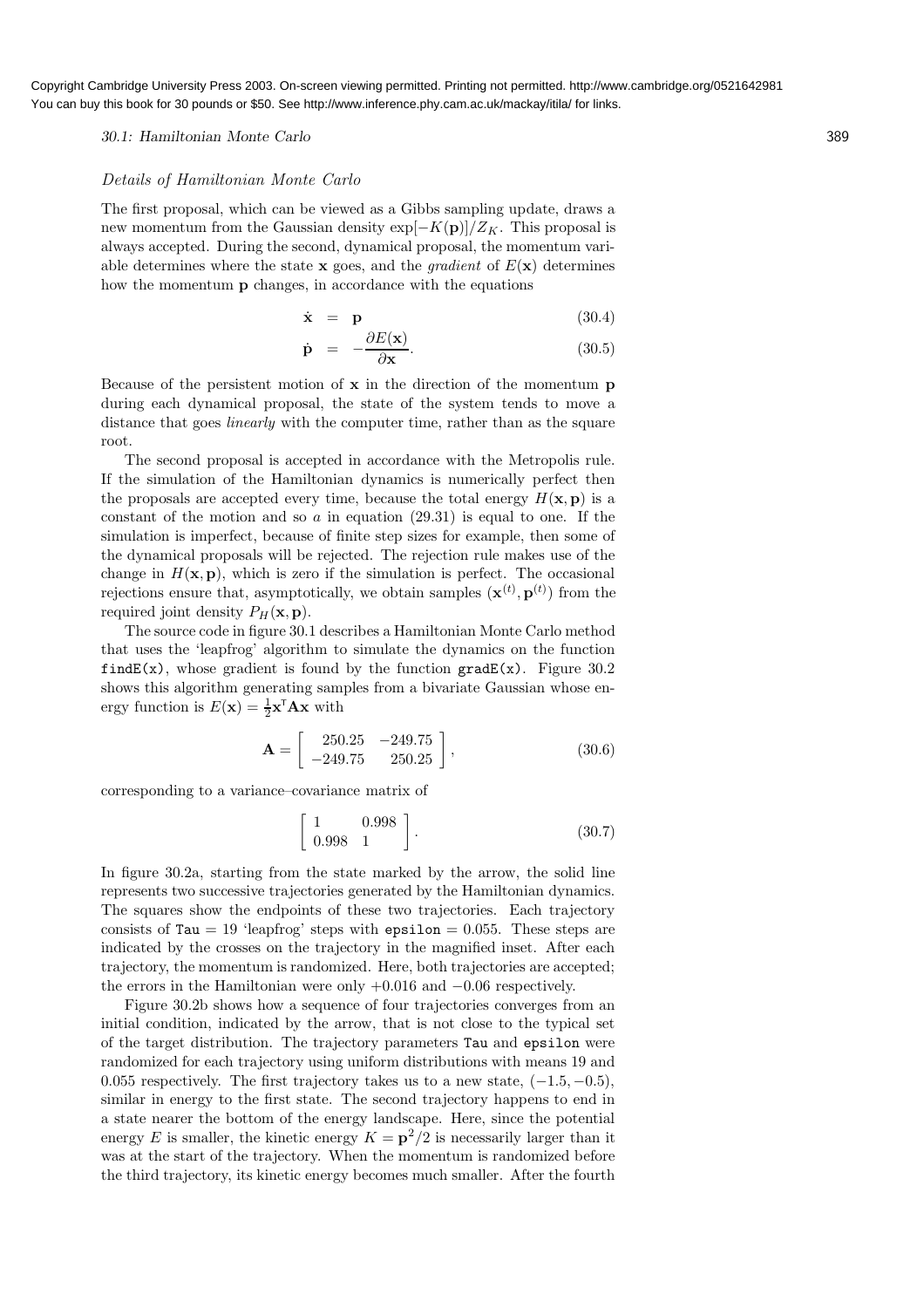



# 390 30 — Efficient Monte Carlo Methods

Figure 30.3. Overrelaxation contrasted with Gibbs sampling for a bivariate Gaussian with correlation  $\rho = 0.998$ . (a) The state sequence for 40 iterations, each iteration involving one update of both variables. The overrelaxation method had  $\alpha = -0.98$ . (This excessively large value is chosen to make it easy to see how the overrelaxation method reduces random walk behaviour.) The dotted line shows the contour  $\mathbf{x}^{\mathsf{T}}\mathbf{\Sigma}^{-1}\mathbf{x} = 1.$  (b) Detail of (a), showing the two steps making up each iteration. (c) Time-course of the variable  $x_1$  during 2000 iterations of the two methods. The overrelaxation method had  $\alpha = -0.89$ . (After Neal (1995).)

trajectory has been simulated, the state appears to have become typical of the target density.

Figures 30.2(c) and (d) show a random-walk Metropolis method using a Gaussian proposal density to sample from the same Gaussian distribution, starting from the initial conditions of (a) and (b) respectively. In (c) the step size was adjusted such that the acceptance rate was 58%. The number of proposals was 38 so the total amount of computer time used was similar to that in (a). The distance moved is small because of random walk behaviour. In (d) the random-walk Metropolis method was used and started from the same initial condition as (b) and given a similar amount of computer time.

# ▶ 30.2 Overrelaxation

The method of overrelaxation is a method for reducing random walk behaviour in Gibbs sampling. Overrelaxation was originally introduced for systems in which all the conditional distributions are Gaussian.

An example of a joint distribution that is not Gaussian but whose conditional distributions are all Gaussian is  $P(x, y) = \exp(-x^2y^2 - x^2 - y^2)/Z$ .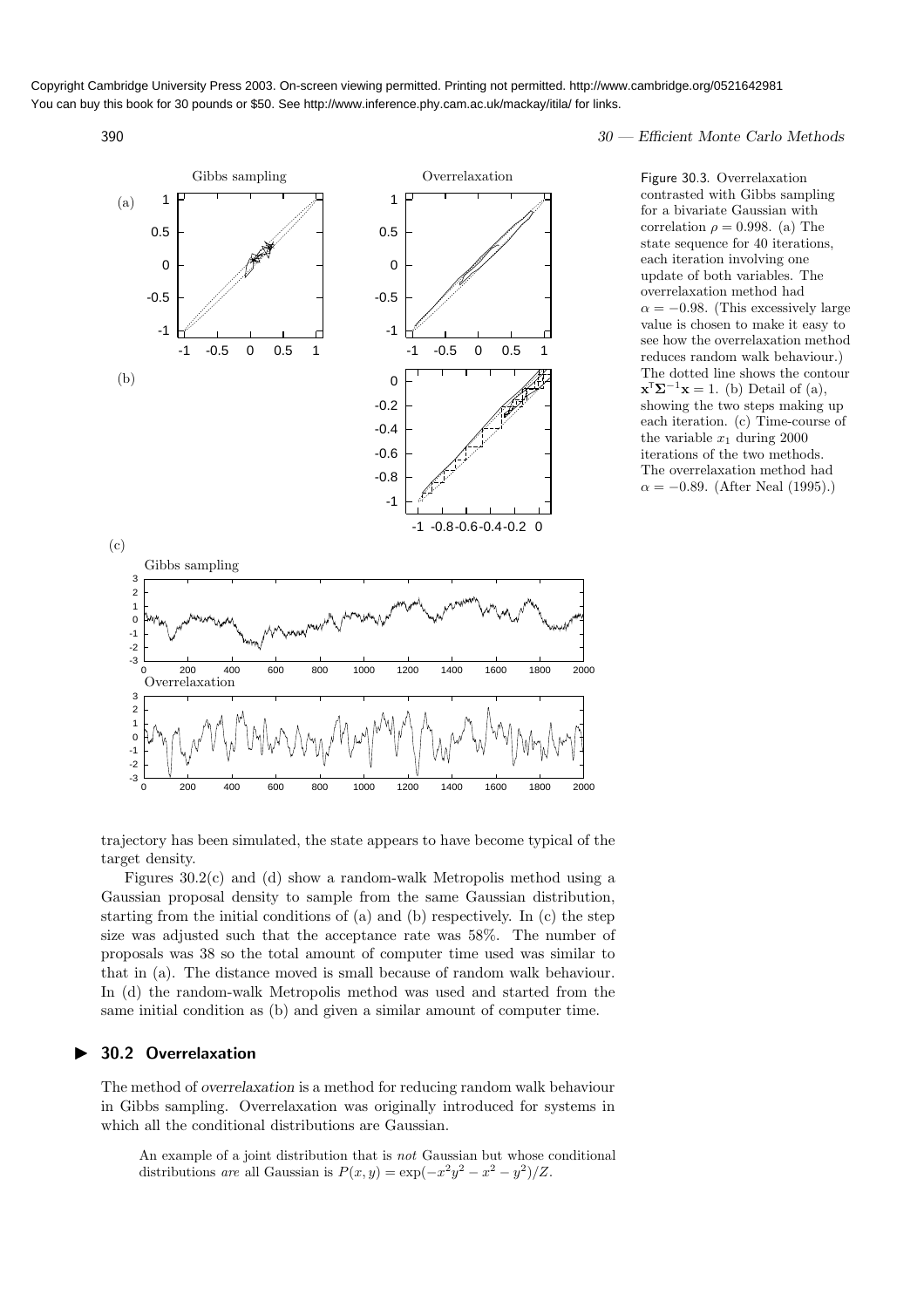### 30.2: Overrelaxation 391

# Overrelaxation for Gaussian conditional distributions

In ordinary Gibbs sampling, one draws the new value  $x_i^{(t+1)}$  $i^{(t+1)}$  of the current variable  $x_i$  from its conditional distribution, ignoring the old value  $x_i^{(t)}$  $i^{\prime\prime}$ . The state makes lengthy random walks in cases where the variables are strongly correlated, as illustrated in the left-hand panel of figure 30.3. This figure uses a correlated Gaussian distribution as the target density.

In Adler's (1981) overrelaxation method, one instead samples  $x_i^{(t+1)}$  $i^{(l+1)}$  from a Gaussian that is biased to the opposite side of the conditional distribution. If the conditional distribution of  $x_i$  is Normal $(\mu, \sigma^2)$  and the current value of  $x_i$  is  $x_i^{(t)}$  $i^{(t)}$ , then Adler's method sets  $x_i$  to

$$
x_i^{(t+1)} = \mu + \alpha (x_i^{(t)} - \mu) + (1 - \alpha^2)^{1/2} \sigma \nu,
$$
\n(30.8)

where  $\nu \sim \text{Normal}(0, 1)$  and  $\alpha$  is a parameter between  $-1$  and 1, usually set to a negative value. (If  $\alpha$  is positive, then the method is called under-relaxation.)

Exercise  $30.1$ .<sup>[2]</sup> Show that this individual transition leaves invariant the conditional distribution  $x_i \sim \text{Normal}(\mu, \sigma^2)$ .

A single iteration of Adler's overrelaxation, like one of Gibbs sampling, updates each variable in turn as indicated in equation (30.8). The transition matrix  $T(\mathbf{x}'; \mathbf{x})$  defined by a complete update of all variables in some fixed order does not satisfy detailed balance. Each individual transition for one coordinate just described does satisfy detailed balance – so the overall chain gives a valid sampling strategy which converges to the target density  $P(\mathbf{x})$  – but when we form a chain by applying the individual transitions in a fixed sequence, the overall chain is not reversible. This temporal asymmetry is the key to why overrelaxation can be beneficial. If, say, two variables are positively correlated, then they will (on a short timescale) evolve in a directed manner instead of by random walk, as shown in figure 30.3. This may significantly reduce the time required to obtain independent samples.

Exercise 30.2.<sup>[3]</sup> The transition matrix  $T(\mathbf{x}'; \mathbf{x})$  defined by a complete update of all variables in some fixed order does not satisfy detailed balance. If the updates were in a *random order*, then  $T$  would be symmetric. Investigate, for the toy two-dimensional Gaussian distribution, the assertion that the advantages of overrelaxation are lost if the overrelaxed updates are made in a random order.

### Ordered Overrelaxation

The overrelaxation method has been generalized by Neal (1995) whose ordered overrelaxation method is applicable to any system where Gibbs sampling is used. In ordered overrelaxation, instead of taking one sample from the conditional distribution  $P(x_i | \{x_j\}_{j\neq i})$ , we create K such samples  $x_i^{(1)}$  $\binom{1}{i}, x_i^{(2)}$  $x_i^{(2)}, \ldots, x_i^{(K)}$ i , where K might be set to twenty or so. Often, generating  $K - 1$  extra samples adds a negligible computational cost to the initial computations required for making the first sample. The points  $\{x_i^{(k)}\}$  $\binom{N}{i}$  are then sorted numerically, and the current value of  $x_i$  is inserted into the sorted list, giving a list of  $K + 1$ points. We give them ranks  $0, 1, 2, \ldots, K$ . Let  $\kappa$  be the rank of the current value of  $x_i$  in the list. We set  $x_i'$  to the value that is an equal distance from the other end of the list, that is, the value with rank  $K - \kappa$ . The role played by Adler's  $\alpha$  parameter is here played by the parameter K. When  $K = 1$ , we obtain ordinary Gibbs sampling. For practical purposes Neal estimates that ordered overrelaxation may speed up a simulation by a factor of ten or twenty.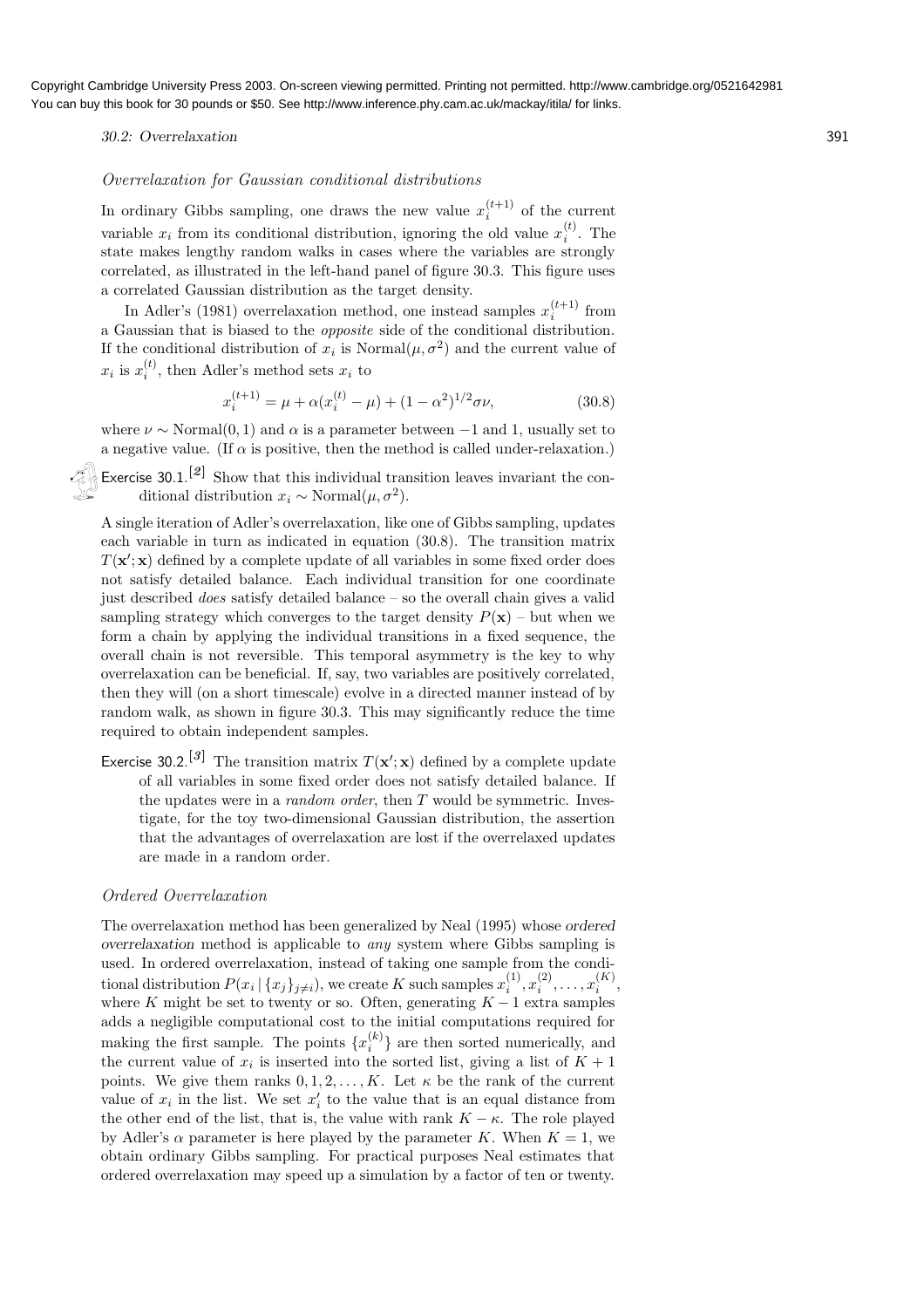392 30 — Efficient Monte Carlo Methods

# ▶ 30.3 Simulated annealing

A third technique for speeding convergence is simulated annealing. In simulated annealing, a 'temperature' parameter is introduced which, when large, allows the system to make transitions that would be improbable at temperature 1. The temperature is set to a large value and gradually reduced to 1. This procedure is supposed to reduce the chance that the simulation gets stuck in an unrepresentative probability island.

We asssume that we wish to sample from a distribution of the form

$$
P(\mathbf{x}) = \frac{e^{-E(\mathbf{x})}}{Z}
$$
 (30.9)

where  $E(\mathbf{x})$  can be evaluated. In the simplest simulated annealing method, we instead sample from the distribution

$$
P_T(\mathbf{x}) = \frac{1}{Z(T)} e^{-\frac{E(\mathbf{x})}{T}} \tag{30.10}
$$

and decrease  $T$  gradually to 1.

Often the energy function can be separated into two terms,

$$
E(\mathbf{x}) = E_0(\mathbf{x}) + E_1(\mathbf{x}),\tag{30.11}
$$

of which the first term is 'nice' (for example, a separable function of  $\mathbf x$ ) and the second is 'nasty'. In these cases, a better simulated annealing method might make use of the distribution

$$
P'_T(\mathbf{x}) = \frac{1}{Z'(T)} e^{-E_0(\mathbf{x}) - E_1(\mathbf{x})}/T
$$
\n(30.12)

with  $T$  gradually decreasing to 1. In this way, the distribution at high temperatures reverts to a well-behaved distribution defined by  $E_0$ .

Simulated annealing is often used as an optimization method, where the aim is to find an x that minimizes  $E(\mathbf{x})$ , in which case the temperature is decreased to zero rather than to 1.

As a Monte Carlo method, simulated annealing as described above doesn't sample exactly from the right distribution, because there is no guarantee that the probability of falling into one basin of the energy is equal to the total probability of all the states in that basin. The closely related 'simulated tempering' method (Marinari and Parisi, 1992) corrects the biases introduced by the annealing process by making the temperature itself a random variable that is updated in Metropolis fashion during the simulation. Neal's (1998) 'annealed importance sampling' method removes the biases introduced by annealing by computing importance weights for each generated point.

# ▶ 30.4 Skilling's multi-state leapfrog method

A fourth method for speeding up Monte Carlo simulations, due to John Skilling, has a similar spirit to overrelaxation, but works in more dimensions. This method is applicable to sampling from a distribution over a continuous state space, and the sole requirement is that the energy  $E(\mathbf{x})$  should be easy to evaluate. The gradient is not used. This leapfrog method is not intended to be used on its own but rather in sequence with other Monte Carlo operators.

Instead of moving just one state vector x around the state space, as was the case for all the Monte Carlo methods discussed thus far, Skilling's leapfrog method simultaneously maintains a set of S state vectors  $\{x^{(s)}\}$ , where S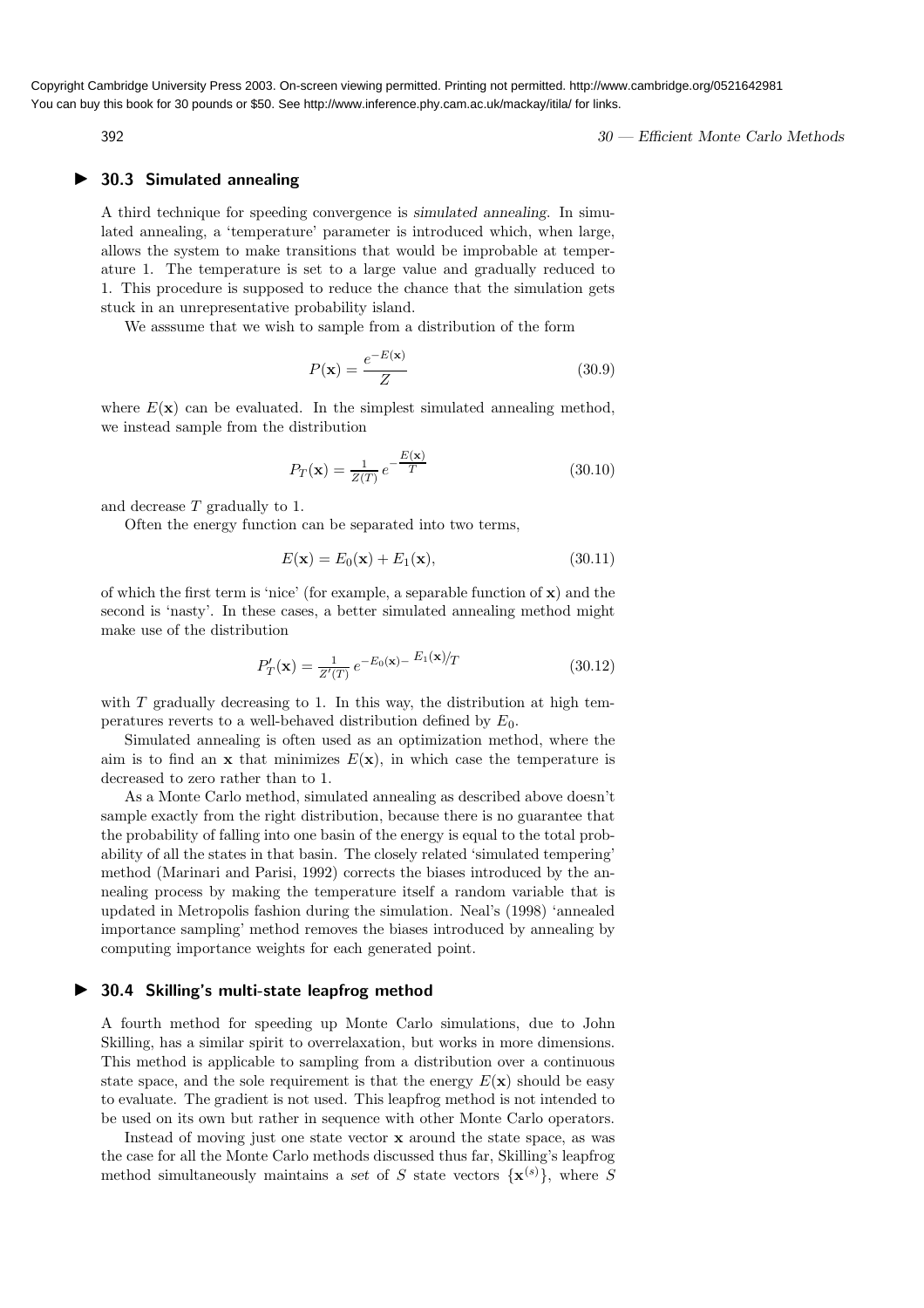### 30.4: Skilling's multi-state leapfrog method 393

might be six or twelve. The aim is that all  $S$  of these vectors will represent independent samples from the same distribution  $P(\mathbf{x})$ .

Skilling's leapfrog makes a proposal for the new state  $\mathbf{x}^{(s)}$ , which is accepted or rejected in accordance with the Metropolis method, by leapfrogging the current state  $\mathbf{x}^{(s)}$  over another state vector  $\mathbf{x}^{(t)}$ :

$$
\mathbf{x}^{(s)'} = \mathbf{x}^{(t)} + (\mathbf{x}^{(t)} - \mathbf{x}^{(s)}) = 2\mathbf{x}^{(t)} - \mathbf{x}^{(s)}.
$$
 (30.13)

All the other state vectors are left where they are, so the acceptance probability depends only on the change in energy of  $\mathbf{x}^{(s)}$ .

Which vector,  $t$ , is the partner for the leapfrog event can be chosen in various ways. The simplest method is to select the partner at random from the other vectors. It might be better to choose  $t$  by selecting one of the nearest neighbours  $\mathbf{x}^{(s)}$  – nearest by any chosen distance function – as long as one then uses an acceptance rule that ensures detailed balance by checking whether point t is still among the nearest neighbours of the new point,  $\mathbf{x}^{(s)}$ .

### Why the leapfrog is a good idea

Imagine that the target density  $P(x)$  has strong correlations – for example, the density might be a needle-like Gaussian with width  $\epsilon$  and length  $L_{\epsilon}$ , where  $L \gg 1$ . As we have emphasized, motion around such a density by standard methods proceeds by a slow random walk.

Imagine now that our set of S points is lurking initially in a location that is probable under the density, but in an inappropriately small ball of size  $\epsilon$ . Now, under Skilling's leapfrog method, a typical first move will take the point a little outside the current ball, perhaps doubling its distance from the centre of the ball. After all the points have had a chance to move, the ball will have increased in size; if all the moves are accepted, the ball will be bigger by a factor of two or so in all dimensions. The rejection of some moves will mean that the ball containing the points will probably have elongated in the needle's long direction by a factor of, say, two. After another cycle through the points, the ball will have grown in the long direction by another factor of two. So the typical distance travelled in the long dimension grows exponentially with the number of iterations.

Now, maybe a factor of two growth per iteration is on the optimistic side; but even if the ball only grows by a factor of, let's say, 1.1 per iteration, the growth is nevertheless exponential. It will only take a number of iterations proportional to  $\log L / \log(1.1)$  for the long dimension to be explored.

 $\triangleright$  Exercise 30.3.<sup>[2, p.398]</sup> Discuss how the effectiveness of Skilling's method scales with dimensionality, using a correlated N-dimensional Gaussian distribution as an example. Find an expression for the rejection probability, assuming the Markov chain is at equilibrium. Also discuss how it scales with the strength of correlation among the Gaussian variables. [Hint: Skilling's method is invariant under affine transformations, so the rejection probability at equilibrium can be found by looking at the case of a separable Gaussian.]

This method has some similarity to the 'adaptive direction sampling' method of Gilks et al. (1994) but the leapfrog method is simpler and can be applied to a greater variety of distributions.

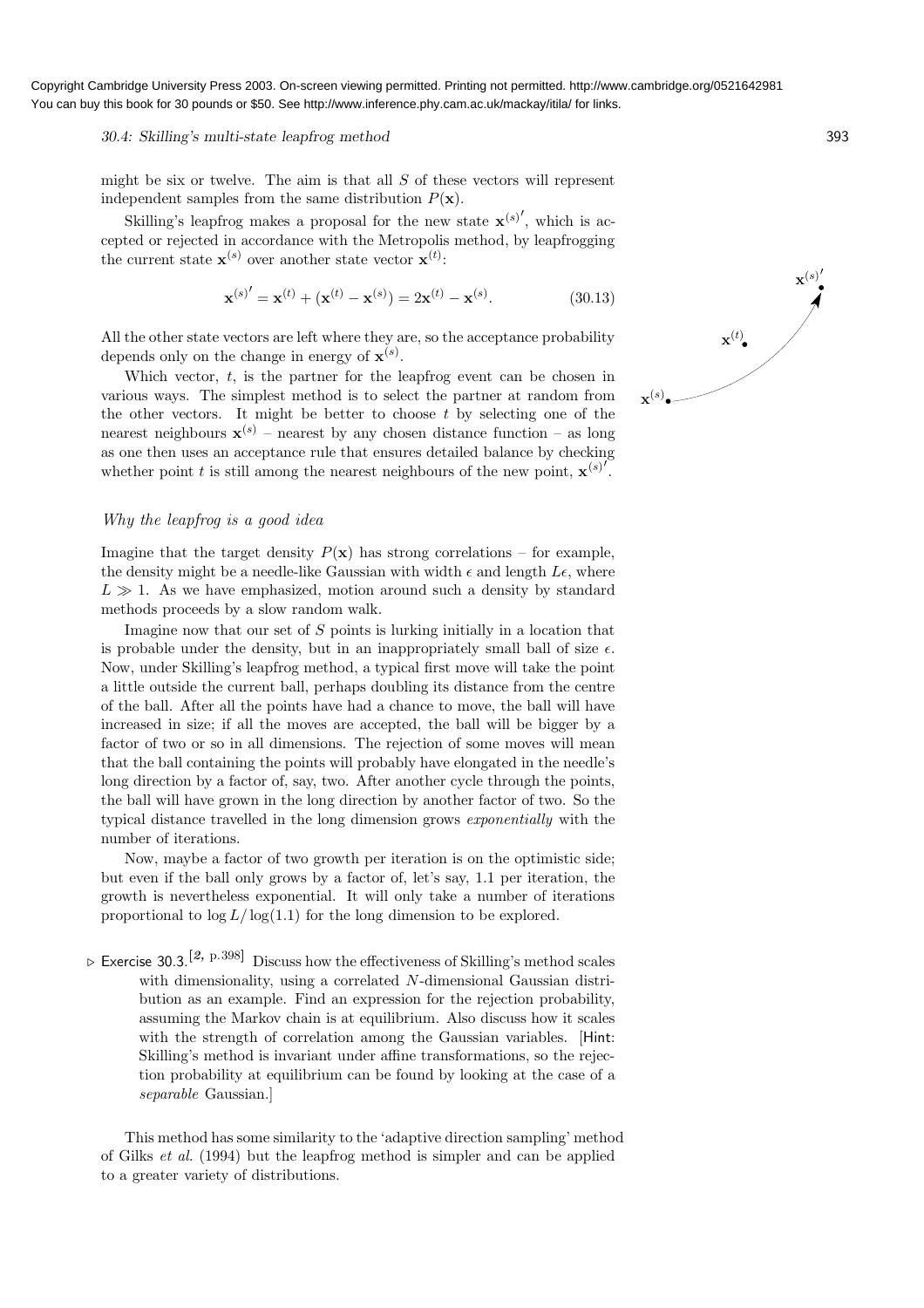394 30 — Efficient Monte Carlo Methods

# ▶ 30.5 Monte Carlo algorithms as communication channels

It may be a helpful perspective, when thinking about speeding up Monte Carlo methods, to think about the information that is being communicated. Two communications take place when a sample from  $P(x)$  is being generated.

First, the selection of a particular  $x$  from  $P(x)$  necessarily requires that at least  $\log 1/P(\mathbf{x})$  random bits be consumed. [Recall the use of inverse arithmetic coding as a method for generating samples from given distributions (section 6.3).]

Second, the generation of a sample conveys information about  $P(\mathbf{x})$  from the subroutine that is able to evaluate  $P^*(\mathbf{x})$  (and from any other subroutines that have access to properties of  $P^*(\mathbf{x})$ .

Consider a dumb Metropolis method, for example. In a dumb Metropolis method, the proposals  $Q(\mathbf{x}'; \mathbf{x})$  have nothing to do with  $P(\mathbf{x})$ . Properties of  $P(x)$  are only involved in the algorithm at the acceptance step, when the ratio  $P^*(\mathbf{x}')/P^*(\mathbf{x})$  is computed. The channel from the true distribution  $P(\mathbf{x})$ to the user who is interested in computing properties of  $P(x)$  thus passes through a bottleneck: all the information about  $P$  is conveyed by the string of acceptances and rejections. If  $P(x)$  were replaced by a different distribution  $P_2(\mathbf{x})$ , the only way in which this change would have an influence is that the string of acceptances and rejections would be changed. I am not aware of much use being made of this information-theoretic view of Monte Carlo algorithms, but I think it is an instructive viewpoint: if the aim is to obtain information about properties of  $P(x)$  then presumably it is helpful to identify the channel through which this information flows, and maximize the rate of information transfer.

Example 30.4. The information-theoretic viewpoint offers a simple justification for the widely-adopted rule of thumb, which states that the parameters of a dumb Metropolis method should be adjusted such that the acceptance rate is about one half. Let's call the acceptance history, that is, the binary string of accept or reject decisions, a. The information learned about  $P(x)$  after the algorithm has run for T steps is less than or equal to the information content of  $a$ , since all information about  $P$  is mediated by **a**. And the information content of **a** is upper-bounded by  $TH_2(f)$ , where  $f$  is the acceptance rate. This bound on information acquired about P is maximized by setting  $f = 1/2$ .

Another helpful analogy for a dumb Metropolis method is an evolutionary one. Each proposal generates a progeny  $x'$  from the current state  $x$ . These two individuals then compete with each other, and the Metropolis method uses a noisy survival-of-the-fittest rule. If the progeny  $x'$  is fitter than the parent (i.e.,  $P^*(\mathbf{x}') > P^*(\mathbf{x})$ , assuming the  $Q/Q$  factor is unity) then the progeny replaces the parent. The survival rule also allows less-fit progeny to replace the parent, sometimes. Insights about the rate of evolution can thus be applied to Monte Carlo methods.

Exercise 30.5.<sup>[3]</sup> Let  $\mathbf{x} \in \{0,1\}^G$  and let  $P(\mathbf{x})$  be a separable distribution,

$$
P(\mathbf{x}) = \prod_{g} p(x_g),\tag{30.14}
$$

with  $p(0) = p_0$  and  $p(1) = p_1$ , for example  $p_1 = 0.1$ . Let the proposal density of a dumb Metropolis algorithm  $Q$  involve flipping a fraction  $m$ of the G bits in the state x. Analyze how long it takes for the chain to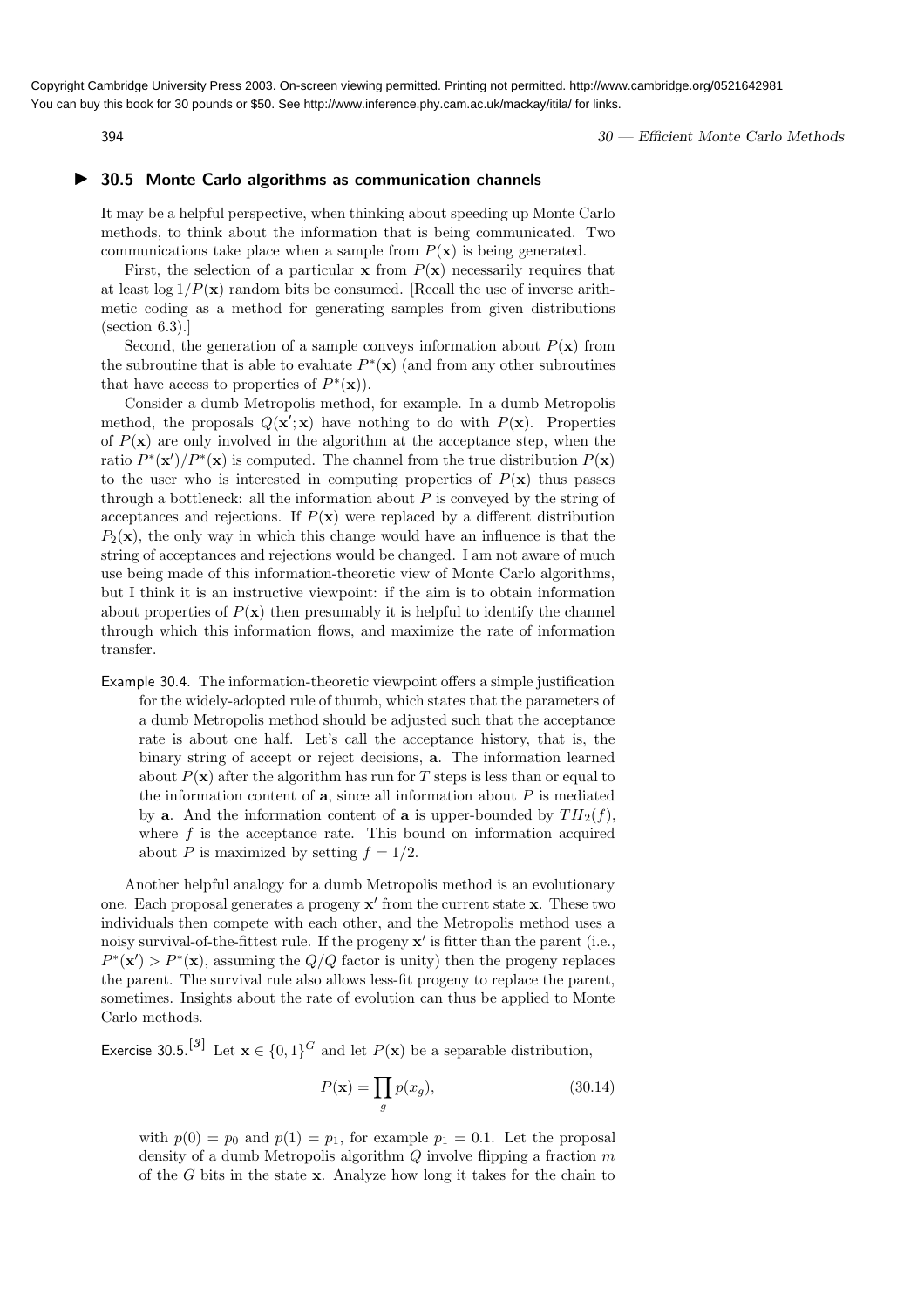30.6: Multi-state methods 395

converge to the target density as a function of  $m$ . Find the optimal  $m$ and deduce how long the Metropolis method must run for.

Compare the result with the results for an evolving population under natural selection found in Chapter 19.

The insight that the fastest progress that a standard Metropolis method can make, in information terms, is about one bit per iteration, gives a strong motivation for speeding up the algorithm. This chapter has already reviewed several methods for reducing random-walk behaviour. Do these methods also speed up the rate at which information is acquired?

- Exercise 30.6.<sup>[4]</sup> Does Gibbs sampling, which is a smart Metropolis method whose proposal distributions do depend on  $P(\mathbf{x})$ , allow information about  $P(x)$  to leak out at a rate faster than one bit per iteration? Find toy examples in which this question can be precisely investigated.
- Exercise 30.7.[4] Hamiltonian Monte Carlo is another smart Metropolis method in which the proposal distributions depend on  $P(\mathbf{x})$ . Can Hamiltonian Monte Carlo extract information about  $P(x)$  at a rate faster than one bit per iteration?
- Exercise 30.8.<sup>[5]</sup> In importance sampling, the weight  $w_r = P^*(\mathbf{x}^{(r)})/Q^*(\mathbf{x}^{(r)})$ , a floating-point number, is computed and retained until the end of the computation. In contrast, in the dumb Metropolis method, the ratio  $a = P^*(\mathbf{x}')/P^*(\mathbf{x})$  is reduced to a single bit ('is a bigger than or smaller than the random number  $u$ ?'). Thus in principle importance sampling preserves more information about  $P^*$  than does dumb Metropolis. Can you find a toy example in which this extra information does indeed lead to faster convergence of importance sampling than Metropolis? Can you design a Markov chain Monte Carlo algorithm that moves around adaptively, like a Metropolis method, and that retains more useful information about the value of  $P^*$ , like importance sampling?

In Chapter 19 we noticed that an evolving population of  $N$  individuals can make faster evolutionary progress if the individuals engage in sexual reproduction. This observation motivates looking at Monte Carlo algorithms in which multiple parameter vectors x are evolved and interact.

# ▶ 30.6 Multi-state methods

In a multi-state method, multiple parameter vectors  $x$  are maintained; they evolve individually under moves such as Metropolis and Gibbs; there are also interactions among the vectors. The intention is either that eventually all the vectors **x** should be samples from  $P(x)$  (as illustrated by Skilling's leapfrog method), or that information associated with the final vectors  $\bf{x}$  should allow us to approximate expectations under  $P(\mathbf{x})$ , as in importance sampling.

# Genetic methods

Genetic algorithms are not often described by their proponents as Monte Carlo algorithms, but I think this is the correct categorization, and an ideal genetic algorithm would be one that can be proved to be a valid Monte Carlo algorithm that converges to a specified density.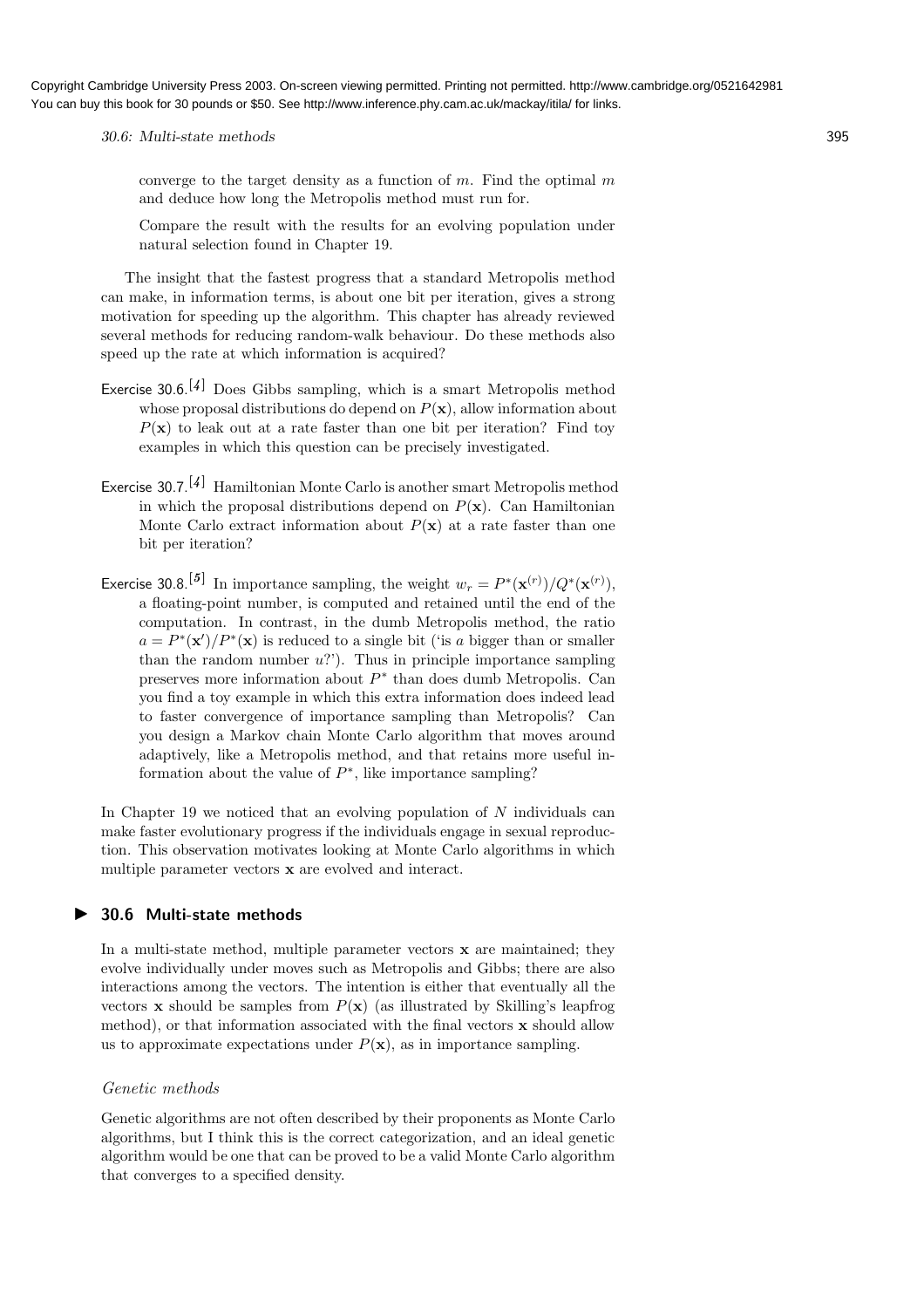$30 -$  Efficient Monte Carlo Methods

I'll use  $R$  to denote the number of vectors in the population. We aim to have  $P^*(\{\mathbf{x}^{(r)}\}_{1}^R) = \prod P^*(\mathbf{x}^{(r)})$ . A genetic algorithm involves moves of two or three types.

First, individual moves in which one state vector is perturbed,  $\mathbf{x}^{(r)} \rightarrow \mathbf{x}^{(r)}'$ , which could be performed using any of the Monte Carlo methods we have mentioned so far.

Second, we allow crossover moves of the form  $\mathbf{x}, \mathbf{y} \to \mathbf{x}', \mathbf{y}'$ ; in a typical crossover move, the progeny  $x'$  receives half his state vector from one parent, x, and half from the other, y; the secret of success in a genetic algorithm is that the parameter x must be encoded in such a way that the crossover of two independent states **x** and **y**, both of which have good fitness  $P^*$ , should have a reasonably good chance of producing progeny who are equally fit. This constraint is a hard one to satisfy in many problems, which is why genetic algorithms are mainly talked about and hyped up, and rarely used by serious experts. Having introduced a crossover move  $\mathbf{x}, \mathbf{y} \to \mathbf{x}', \mathbf{y}'$ , we need to choose an acceptance rule. One easy way to obtain a valid algorithm is to accept or reject the crossover proposal using the Metropolis rule with  $P^*(\{\mathbf{x}^{(r)}\}_1^R)$  as the target density – this involves comparing the fitnesses before and after the crossover using the ratio

$$
\frac{P^*(\mathbf{x}')P^*(\mathbf{y}')}{P^*(\mathbf{x})P^*(\mathbf{y})}.\tag{30.15}
$$

If the crossover operator is reversible then we have an easy proof that this procedure satisfies detailed balance and so is a valid component in a chain converging to  $P^*(\{\mathbf{x}^{(r)}\}_1^R)$ .

 $\triangleright$  Exercise 30.9.<sup>[3]</sup> Discuss whether the above two operators, individual variation and crossover with the Metropolis acceptance rule, will give a more efficient Monte Carlo method than a standard method with only one state vector and no crossover.

The reason why the sexual community could acquire information faster than the asexual community in Chapter 19 was because the crossover operation produced diversity with standard deviation  $\sqrt{G}$ , then the Blind Watchmaker was able to convey lots of information about the fitness function by killing off the less fit offspring. The above two operators do not offer a speed-up of  $\sqrt{G}$  compared with standard Monte Carlo methods because there is no killing. What's required, in order to obtain a speed-up, is two things: multiplication and death; and at least one of these must operate selectively. Either we must kill off the less-fit state vectors, or we must allow the more-fit state vectors to give rise to more offspring. While it's easy to sketch these ideas, it is hard to define a valid method for doing it.

Exercise 30.10.<sup>[5]</sup> Design a birth rule and a death rule such that the chain converges to  $P^*(\{\mathbf{x}^{(r)}\}_1^R)$ .

I believe this is still an open research problem.

### Particle filters

Particle filters, which are particularly popular in inference problems involving temporal tracking, are multistate methods that mix the ideas of importance sampling and Markov chain Monte Carlo. See Isard and Blake (1996), Isard and Blake (1998), Berzuini et al. (1997), Berzuini and Gilks (2001), Doucet et al. (2001).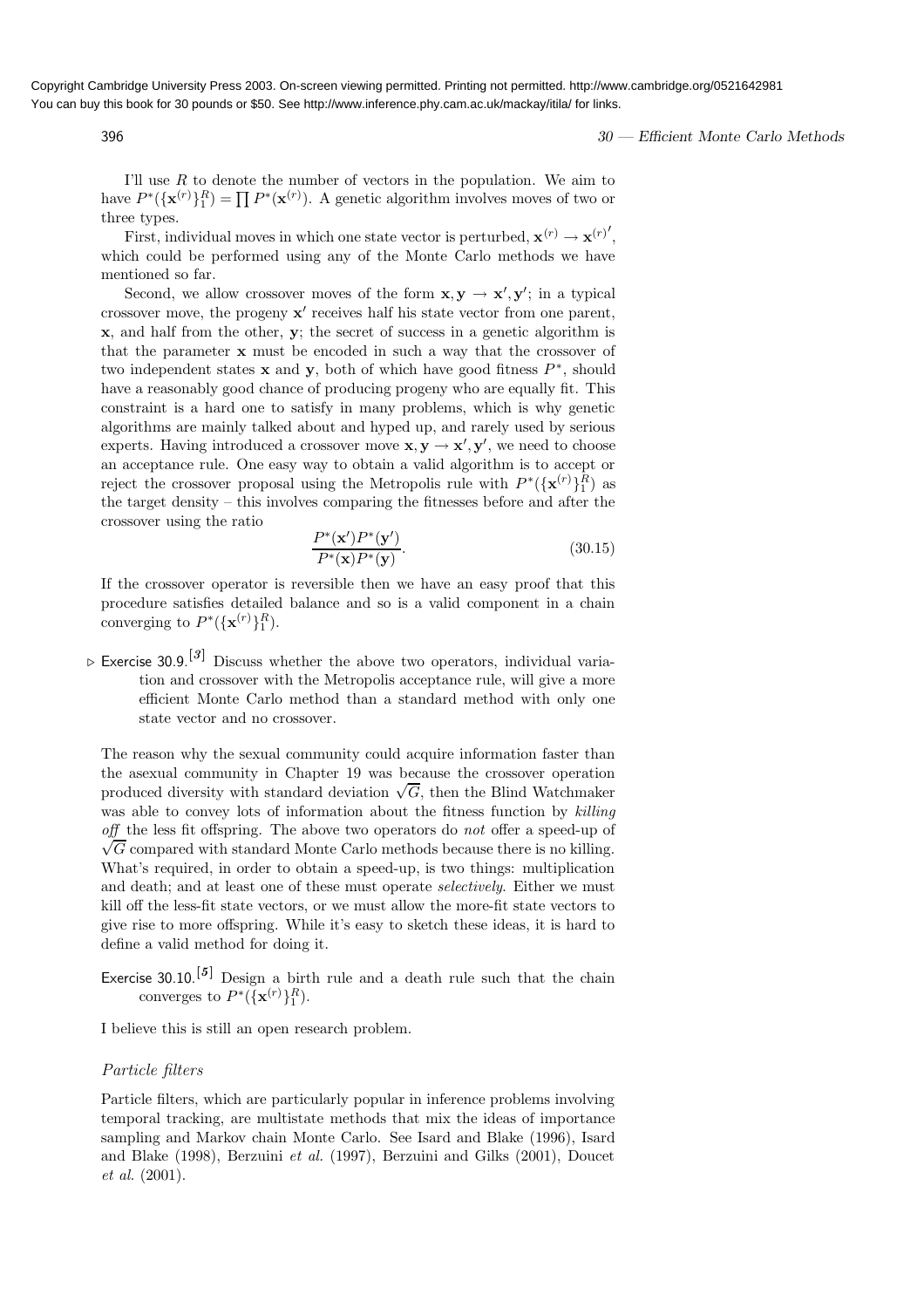30.7: Methods that do not necessarily help 397

# ▶ 30.7 Methods that do not necessarily help

It is common practice to use many initial conditions for a particular Markov chain (figure 29.19). If you are worried about sampling well from a complicated density  $P(\mathbf{x})$ , can you ensure the states produced by the simulations are well distributed about the typical set of  $P(x)$  by ensuring that the initial points are 'well distributed about the whole state space'?

The answer is, unfortunately, no. In hierarchical Bayesian models, for example, a large number of parameters  $\{x_n\}$  may be coupled together via another parameter  $\beta$  (known as a hyperparameter). For example, the quantities  ${x_n}$  might be independent noise signals, and  $\beta$  might be the inverse-variance of the noise source. The joint distribution of  $\beta$  and  $\{x_n\}$  might be

$$
P(\beta, \{x_n\}) = P(\beta) \prod_{n=1}^{N} P(x_n | \beta)
$$

$$
= P(\beta) \prod_{n=1}^{N} \frac{1}{Z(\beta)} e^{-\beta x_n^2/2},
$$

where  $Z(\beta) = \sqrt{2\pi/\beta}$  and  $P(\beta)$  is a broad distribution describing our ignorance about the noise level. For simplicity, let's leave out all the other variables – data and such – that might be involved in a realistic problem. Let's imagine that we want to sample effectively from  $P(\beta, \{x_n\})$  by Gibbs sampling – alternately sampling  $\beta$  from the conditional distribution  $P(\beta | x_n)$  then sampling all the  $x_n$  from their conditional distributions  $P(x_n | \beta)$ . [The resulting marginal distribution of  $\beta$  should asymptotically be the broad distribution  $P(\beta)$ .]

If N is large then the conditional distribution of  $\beta$  given any particular setting of  $\{x_n\}$  will be tightly concentrated on a particular most-probable value of  $\beta$ , with width proportional to  $1/\sqrt{N}$ . Progress up and down the  $\beta$ -axis will therefore take place by a slow random walk with steps of size  $\propto 1/\sqrt{N}$ .

So, to the initialization strategy. Can we finesse our slow convergence problem by using initial conditions located 'all over the state space'? Sadly, no. If we distribute the points  $\{x_n\}$  widely, what we are actually doing is favouring an initial value of the noise level  $1/\beta$  that is *large*. The random walk of the parameter  $\beta$  will thus tend, after the first drawing of  $\beta$  from  $P(\beta | x_n)$ , always to start off from one end of the  $\beta$ -axis.

# Further reading

The Hamiltonian Monte Carlo method (Duane et al., 1987) is reviewed in Neal (1993b). This excellent tome also reviews a huge range of other Monte Carlo methods, including the related topics of simulated annealing and free energy estimation.

# 30.8 Further exercises

Exercise 30.11.<sup>[4]</sup> An important detail of the Hamiltonian Monte Carlo method is that the simulation of the Hamiltonian dynamics, while it may be inaccurate, must be perfectly reversible, in the sense that if the initial condition  $({\bf x},{\bf p})$  goes to  $({\bf x}',{\bf p}')$ , then the same simulator must take  $({\bf x}',-{\bf p}')$ to  $(x, -p)$ , and the inaccurate dynamics must conserve state-space volume. [The leapfrog method in algorithm 30.1 satisfies these rules.]

Explain why these rules must be satisfied and create an example illustrating the problems that arise if they are not.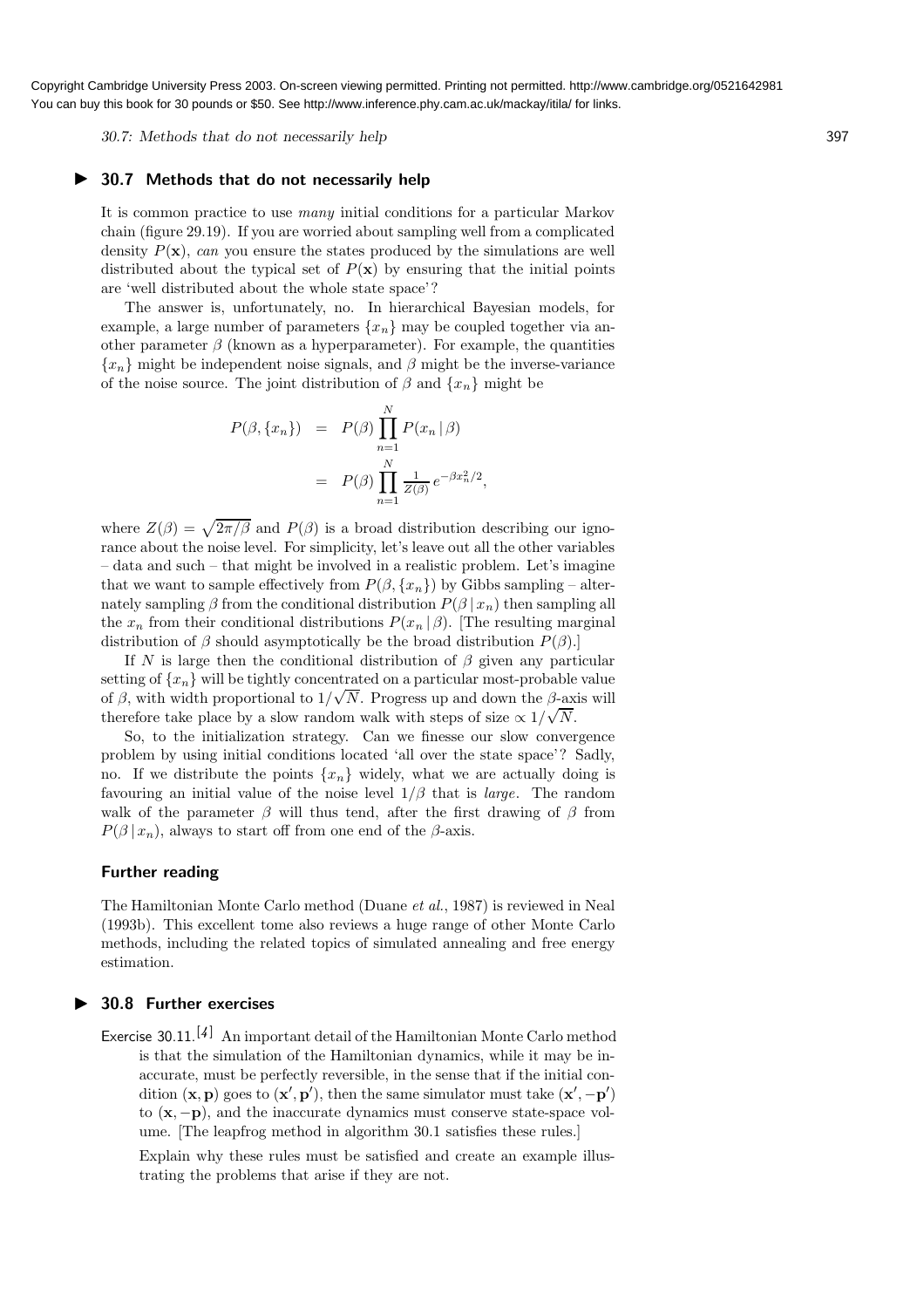$$
30 - \text{Efficient Monte Carlo Methods}
$$

Exercise 30.12.<sup>[4]</sup> A multi-state idea for slice sampling. Investigate the following multi-state method for slice sampling. As in Skilling's multi-state leapfrog method (section 30.4), maintain a set of S state vectors  $\{x^{(s)}\}.$ Update one state vector  $\mathbf{x}^{(s)}$  by one-dimensional slice sampling in a direction **y** determined by picking two other state vectors  $\mathbf{x}^{(v)}$  and  $\mathbf{x}^{(w)}$ at random and setting  $y = x^{(v)} - x^{(w)}$ . Investigate this method on toy problems such as a highly-correlated multivariate Gaussian distribution. Bear in mind that if  $S - 1$  is smaller than the number of dimensions  $N$  then this method will not be ergodic by itself, so it may need to be mixed with other methods. Are there classes of problems that are better solved by this slice-sampling method than by the standard methods for picking y such as cycling through the coordinate axes or picking u at random from a Gaussian distribution?

# ▶ 30.9 Solutions

Solution to exercise 30.3 (p.393). Consider the spherical Gaussian distribution where all components have mean zero and variance 1. In one dimension, the nth, if  $x_n^{(1)}$  leapfrogs over  $x_n^{(2)}$ , we obtain the proposed coordinate

$$
(x_n^{(1)})' = 2x_n^{(2)} - x_n^{(1)}.
$$
\n(30.16)

Assuming that  $x_n^{(1)}$  and  $x_n^{(2)}$  are Gaussian random variables from Normal $(0, 1)$ ,  $(x_n^{(1)})'$  is Gaussian from Normal $(0, \sigma^2)$ , where  $\sigma^2 = 2^2 + (-1)^2 = 5$ . The change in energy contributed by this one dimension will be

$$
\frac{1}{2}\left[ (2x_n^{(2)} - x_n^{(1)})^2 - (x_n^{(1)})^2 \right] = 2(x_n^{(2)})^2 - 2x_n^{(2)}x_n^{(1)}
$$
(30.17)

so the typical change in energy is  $2\langle (x_n^{(2)})^2 \rangle = 2$ . This positive change is bad news. In N dimensions, the typical change in energy when a leapfrog move is made, at equilibrium, is thus  $+2N$ . The probability of acceptance of the move scales as

$$
e^{-2N}.\tag{30.18}
$$

This implies that Skilling's method, as described, is not effective in very highdimensional problems – at least, not once convergence has occurred. Nevertheless it has the impressive advantage that its convergence properties are independent of the strength of correlations between the variables – a property that not even the Hamiltonian Monte Carlo and overrelaxation methods offer.

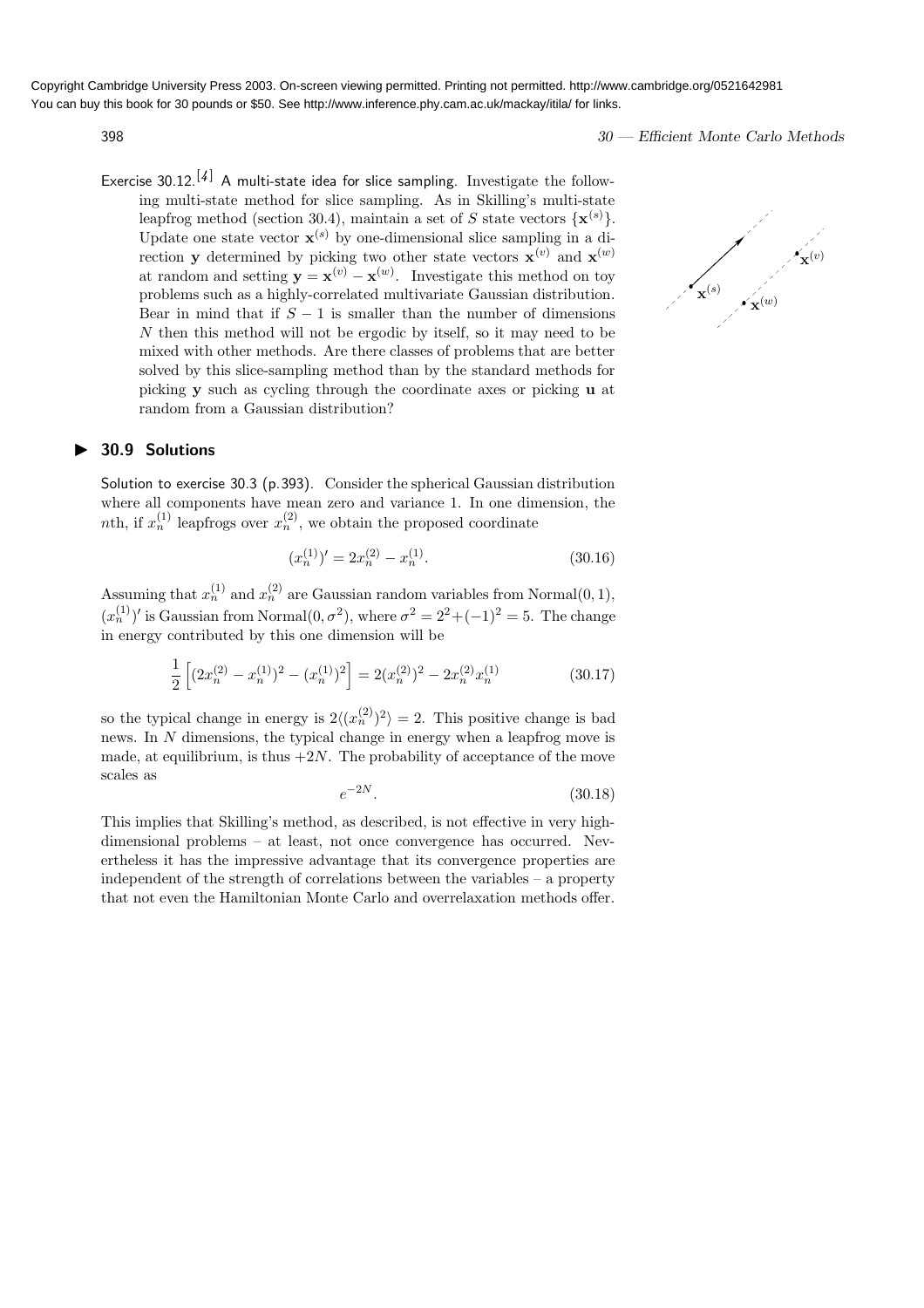# About Chapter 31

Some of the neural network models that we will encounter are related to Ising models, which are idealized magnetic systems. It is not essential to understand the statistical physics of Ising models to understand these neural networks, but I hope you'll find them helpful.

Ising models are also related to several other topics in this book. We will use exact tree-based computation methods like those introduced in Chapter 25 to evaluate properties of interest in Ising models. Ising models offer crude models for binary images. And Ising models relate to two-dimensional constrained channels (cf. Chapter 17): a two-dimensional bar-code in which a black dot may not be completely surrounded by black dots, and a white dot may not be completely surrounded by white dots, is similar to an antiferromagnetic Ising model at low temperature. Evaluating the entropy of this Ising model is equivalent to evaluating the capacity of the constrained channel for conveying bits.

If you would like to jog your memory on statistical physics and thermodynamics, you might find Appendix B helpful. I also recommend the book by Reif (1965).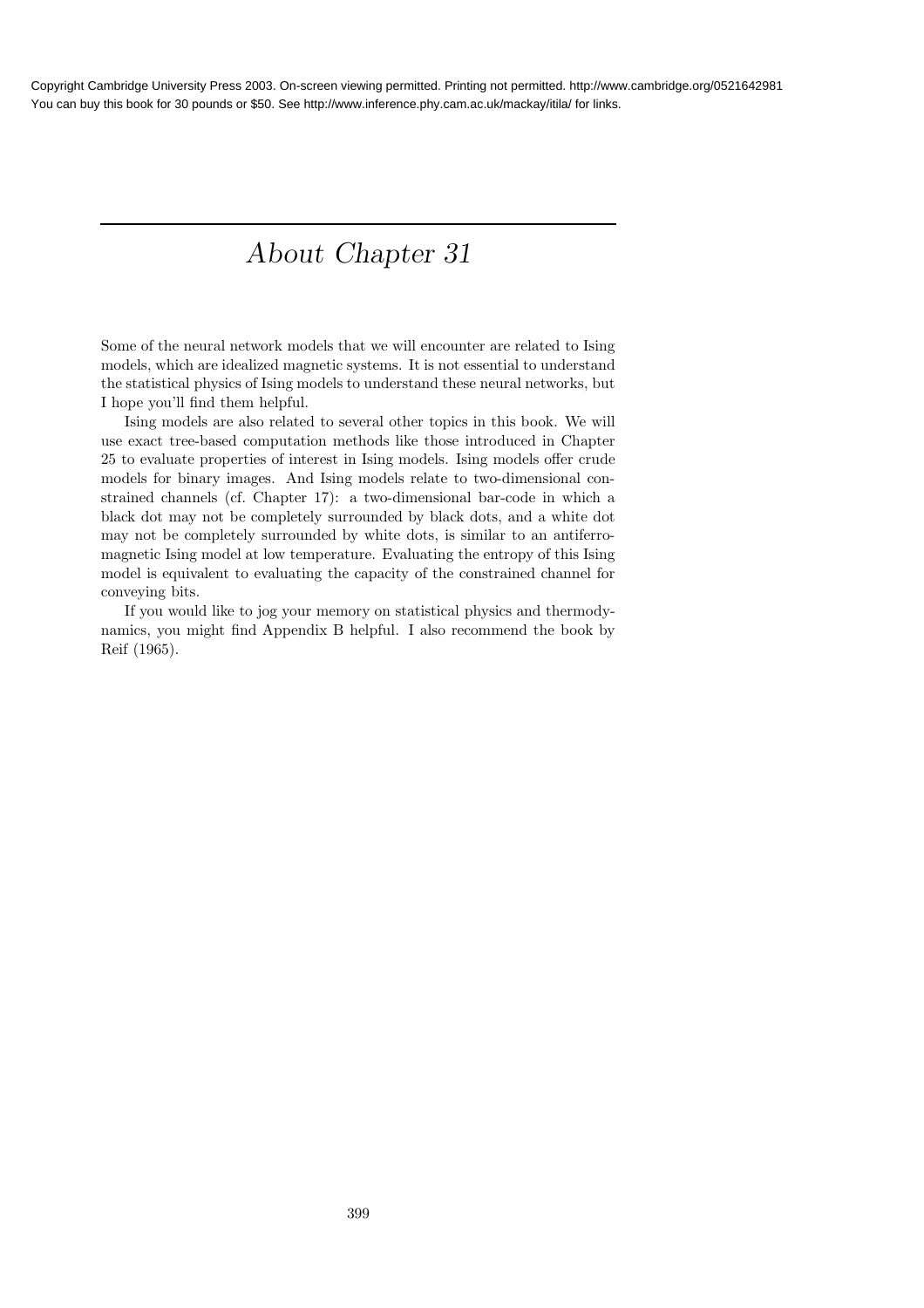# 31

# Ising Models

An Ising model is an array of spins (e.g., atoms that can take states  $\pm 1$ ) that are magnetically coupled to each other. If one spin is, say, in the  $+1$  state then it is energetically favourable for its immediate neighbours to be in the same state, in the case of a ferromagnetic model, and in the opposite state, in the case of an antiferromagnet. In this chapter we discuss two computational techniques for studying Ising models.

Let the state  $x$  of an Ising model with  $N$  spins be a vector in which each component  $x_n$  takes values  $-1$  or  $+1$ . If two spins m and n are neighbours we write  $(m, n) \in \mathcal{N}$ . The coupling between neighbouring spins is J. We define  $J_{mn}={\cal J}$  if  $m$  and  $n$  are neighbours and  $J_{mn}=0$  otherwise. The energy of a state x is

$$
E(\mathbf{x}; J, H) = -\left[\frac{1}{2} \sum_{m,n} J_{mn} x_m x_n + \sum_n H x_n\right],
$$
\n(31.1)

where H is the applied field. If  $J > 0$  then the model is ferromagnetic, and if  $J < 0$  it is antiferromagnetic. We've included the factor of  $1/2$  because each pair is counted twice in the first sum, once as  $(m, n)$  and once as  $(n, m)$ . At equilibrium at temperature  $T$ , the probability that the state is  $x$  is

$$
P(\mathbf{x} \mid \beta, J, H) = \frac{1}{Z(\beta, J, H)} \exp[-\beta E(\mathbf{x}; J, H)], \qquad (31.2)
$$

where  $\beta = 1/k_BT$ ,  $k_B$  is Boltzmann's constant, and

$$
Z(\beta, J, H) \equiv \sum_{\mathbf{x}} \exp[-\beta E(\mathbf{x}; J, H)].
$$
 (31.3)

#### Relevance of Ising models

Ising models are relevant for three reasons.

Ising models are important first as models of magnetic systems that have a phase transition. The theory of universality in statistical physics shows that all systems with the same dimension (here, two), and the same symmetries, have equivalent critical properties, i.e., the scaling laws shown by their phase transitions are identical. So by studying Ising models we can find out not only about magnetic phase transitions but also about phase transitions in many other systems.

Second, if we generalize the energy function to

$$
E(\mathbf{x}; \mathbf{J}, \mathbf{h}) = -\left[\frac{1}{2} \sum_{m,n} J_{mn} x_m x_n + \sum_n h_n x_n\right],
$$
 (31.4)

where the couplings  $J_{mn}$  and applied fields  $h_n$  are not constant, we obtain a family of models known as 'spin glasses' to physicists, and as 'Hopfield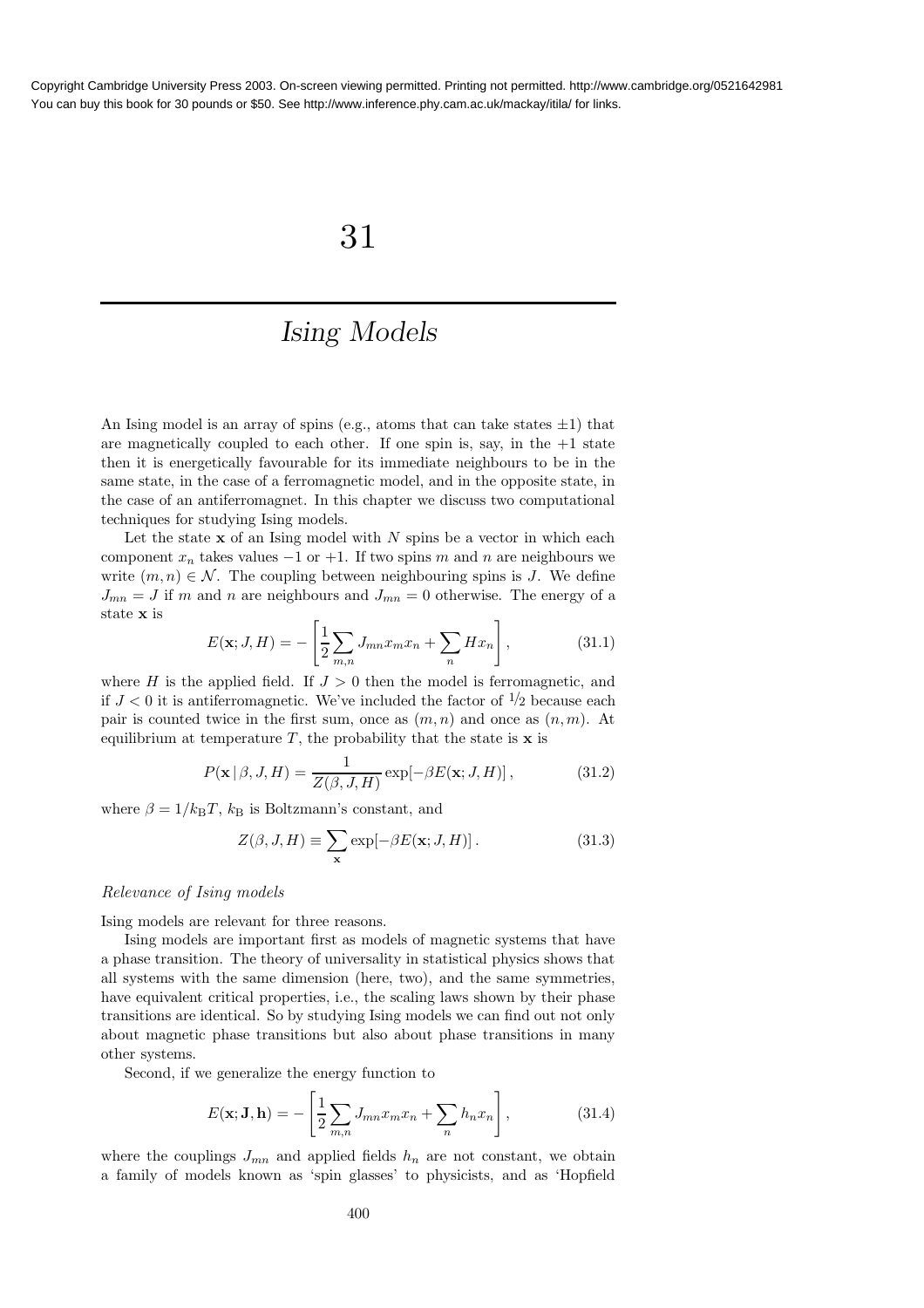$$
31 - I\sin g \text{ Models}
$$

networks' or 'Boltzmann machines' to the neural network community. In some of these models, all spins are declared to be neighbours of each other, in which case physicists call the system an 'infinite-range' spin glass, and networkers call it a 'fully connected' network.

Third, the Ising model is also useful as a statistical model in its own right. In this chapter we will study Ising models using two different computational techniques.

### Some remarkable relationships in statistical physics

We would like to get as much information as possible out of our computations. Consider for example the heat capacity of a system, which is defined to be

$$
C \equiv \frac{\partial}{\partial T} \bar{E},\tag{31.5}
$$

where

$$
\bar{E} = \frac{1}{Z} \sum_{\mathbf{x}} \exp(-\beta E(\mathbf{x})) E(\mathbf{x}).
$$
\n(31.6)

To work out the heat capacity of a system, we might naively guess that we have to increase the temperature and measure the energy change. Heat capacity, however, is intimately related to energy *fluctuations* at constant temperature. Let's start from the partition function,

$$
Z = \sum_{\mathbf{x}} \exp(-\beta E(\mathbf{x})).
$$
 (31.7)

The mean energy is obtained by differentiation with respect to  $\beta$ :

$$
\frac{\partial \ln Z}{\partial \beta} = \frac{1}{Z} \sum_{\mathbf{x}} -E(\mathbf{x}) \exp(-\beta E(\mathbf{x})) = -\bar{E}.
$$
 (31.8)

A further differentiation spits out the variance of the energy:

$$
\frac{\partial^2 \ln Z}{\partial \beta^2} = \frac{1}{Z} \sum_{\mathbf{x}} E(\mathbf{x})^2 \exp(-\beta E(\mathbf{x})) - \bar{E}^2 = \langle E^2 \rangle - \bar{E}^2 = \text{var}(E). \quad (31.9)
$$

But the heat capacity is also the derivative of  $\bar{E}$  with respect to temperature:

$$
\frac{\partial \bar{E}}{\partial T} = -\frac{\partial}{\partial T} \frac{\partial \ln Z}{\partial \beta} = -\frac{\partial^2 \ln Z}{\partial \beta^2} \frac{\partial \beta}{\partial T} = -\text{var}(E)(-1/k_B T^2). \tag{31.10}
$$

So for any system at temperature  $T$ ,

$$
C = \frac{\text{var}(E)}{k_{\text{B}}T^2} = k_{\text{B}}\beta^2 \,\text{var}(E). \tag{31.11}
$$

Thus if we can observe the variance of the energy of a system at equilibrium, we can estimate its heat capacity.

I find this an almost paradoxical relationship. Consider a system with a finite set of states, and imagine heating it up. At high temperature, all states will be equiprobable, so the mean energy will be essentially constant and the heat capacity will be essentially zero. But on the other hand, with all states being equiprobable, there will certainly be fluctuations in energy. So how can the heat capacity be related to the fluctuations? The answer is in the words 'essentially zero' above. The heat capacity is not quite zero at high temperature, it just tends to zero. And it tends to zero as  $\frac{\text{var}(E)}{k-T^2}$  $\frac{\sqrt{\text{ar}(E)}}{k_{\text{B}}T^2}$ , with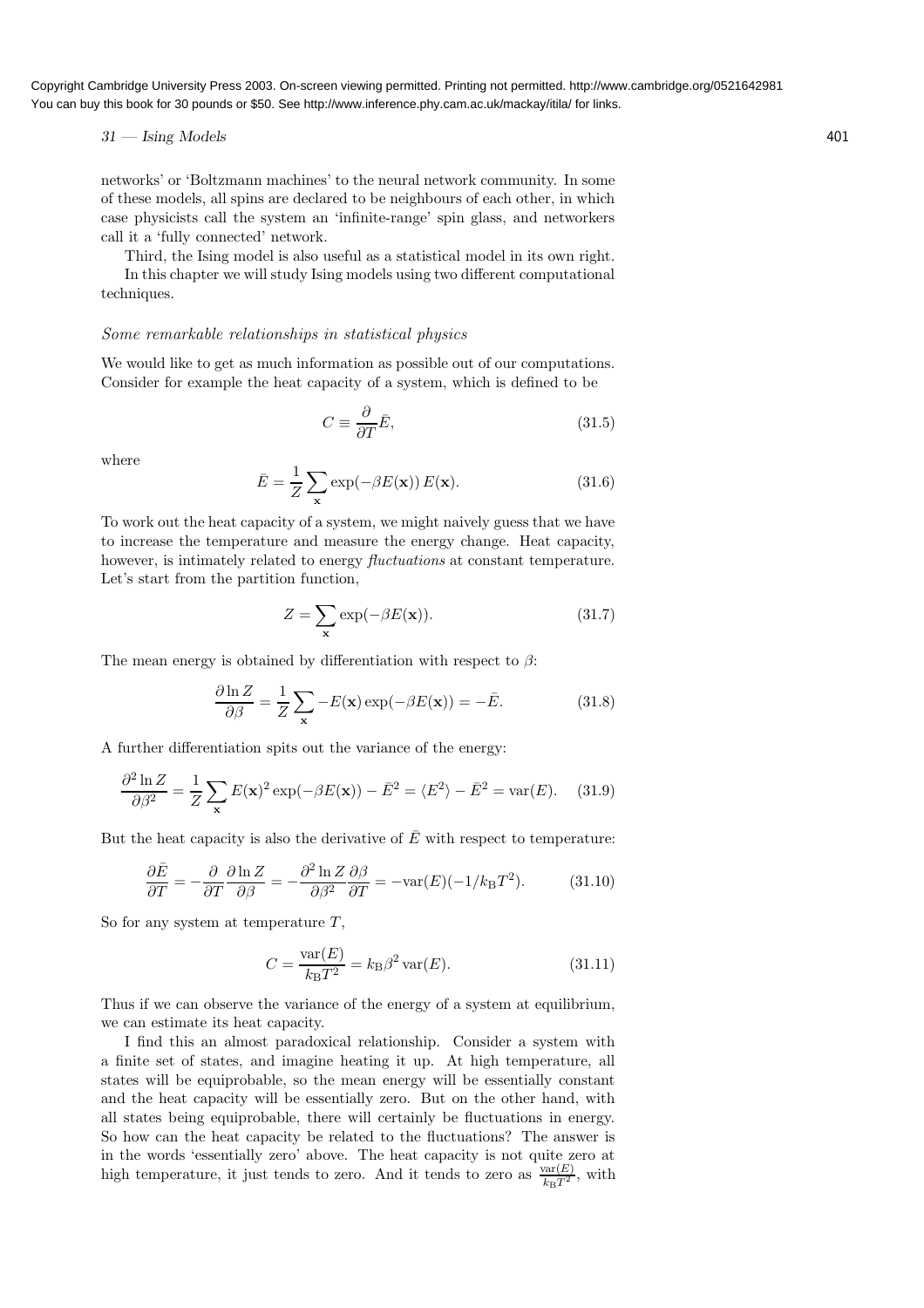$31$  — Ising Models

the quantity var $(E)$  tending to a constant at high temperatures. This  $1/T<sup>2</sup>$ behaviour of the heat capacity of finite systems at high temperatures is thus very general.

The  $1/T^2$  factor can be viewed as an accident of history. If only temperature scales had been defined using  $\beta = \frac{1}{k_B}$  $\frac{1}{k_{\text{B}}T}$ , then the definition of heat capacity would be

$$
C^{(\beta)} \equiv \frac{\partial \bar{E}}{\partial \beta} = \text{var}(E),\tag{31.12}
$$

and heat capacity and fluctuations would be identical quantities.

 $\triangleright$  Exercise 31.1.<sup>[2]</sup> [We will call the entropy of a physical system S rather than H, while we are in a statistical physics chapter; we set  $k_B = 1$ .

The entropy of a system whose states are **x**, at temperature  $T = 1/\beta$ , is

$$
S = \sum p(\mathbf{x})[\ln 1/p(\mathbf{x})]
$$
\n(31.13)

where

$$
p(\mathbf{x}) = \frac{1}{Z(\beta)} \exp[-\beta E(\mathbf{x})]. \tag{31.14}
$$

(a) Show that

$$
S = \ln Z(\beta) + \beta \bar{E}(\beta) \tag{31.15}
$$

where  $\bar{E}(\beta)$  is the mean energy of the system.

(b) Show that

$$
S = -\frac{\partial F}{\partial T},\tag{31.16}
$$

where the free energy  $F = -kT \ln Z$  and  $kT = 1/\beta$ .

# ▶ 31.1 Ising models – Monte Carlo simulation

In this section we study two-dimensional planar Ising models using a simple Gibbs-sampling method. Starting from some initial state, a spin  $n$  is selected at random, and the probability that it should be  $+1$  given the state of the other spins and the temperature is computed,

$$
P(+1 | b_n) = \frac{1}{1 + \exp(-2\beta b_n)},
$$
\n(31.17)

where  $\beta = 1/k_BT$  and  $b_n$  is the local field

$$
b_n = \sum_{m:(m,n)\in\mathcal{N}} Jx_m + H.
$$
\n(31.18)

[The factor of 2 appears in equation (31.17) because the two spin states are  $\{+1,-1\}$  rather than  $\{+1,0\}$ . Spin *n* is set to  $+1$  with that probability, and otherwise to −1; then the next spin to update is selected at random. After sufficiently many iterations, this procedure converges to the equilibrium distribution (31.2). An alternative to the Gibbs sampling formula (31.17) is the Metropolis algorithm, in which we consider the change in energy that results from flipping the chosen spin from its current state  $x_n$ ,

$$
\Delta E = 2x_n b_n,\tag{31.19}
$$

and adopt this change in configuration with probability

$$
P(\text{accept}; \Delta E, \beta) = \begin{cases} 1 & \Delta E \le 0 \\ \exp(-\beta \Delta E) & \Delta E > 0. \end{cases}
$$
(31.20)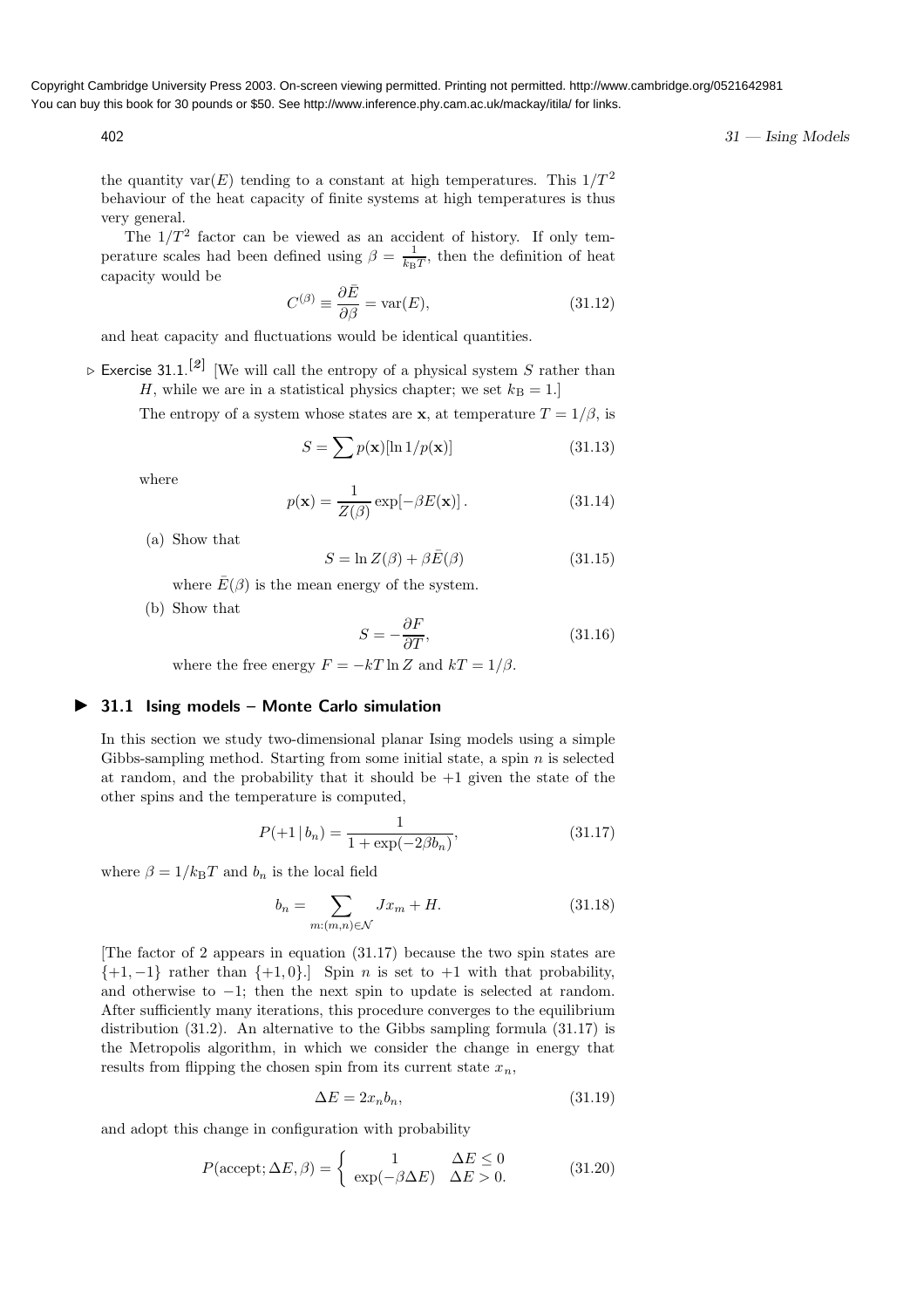### 31.1: Ising models – Monte Carlo simulation 403

This procedure has roughly double the probability of accepting energetically unfavourable moves, so may be a more efficient sampler – but at very low temperatures the relative merits of Gibbs sampling and the Metropolis algorithm may be subtle.

### Rectangular geometry

I first simulated an Ising model with the rectangular geometry shown in figure 31.1, and with periodic boundary conditions. A line between two spins indicates that they are neighbours. I set the external field  $H = 0$  and considered the two cases  $J = \pm 1$ , which are a ferromagnet and antiferromagnet respectively.

I started at a large temperature  $(T = 33, \beta = 0.03)$  and changed the temperature every I iterations, first decreasing it gradually to  $T = 0.1, \beta = 10$ , then increasing it gradually back to a large temperature again. This procedure gives a crude check on whether 'equilibrium has been reached' at each temperature; if not, we'd expect to see some hysteresis in the graphs we plot. It also gives an idea of the reproducibility of the results, if we assume that the two runs, with decreasing and increasing temperature, are effectively independent of each other.

At each temperature I recorded the mean energy per spin and the standard deviation of the energy, and the mean square value of the magnetization  $m$ ,

$$
m = \frac{1}{N} \sum_{n} x_n.
$$
\n
$$
(31.21)
$$

One tricky decision that has to be made is how soon to start taking these measurements after a new temperature has been established; it is difficult to detect 'equilibrium' – or even to give a clear definition of a system's being 'at equilibrium'! [But in Chapter 32 we will see a solution to this problem.] My crude strategy was to let the number of iterations at each temperature, I, be a few hundred times the number of spins N, and to discard the first  $\frac{1}{3}$  of those iterations. With  $N = 100$ , I found I needed more than 100 000 iterations to reach equilibrium at any given temperature.

### Results for small N with  $J = 1$ .

I simulated an  $l \times l$  grid for  $l = 4, 5, \ldots, 10, 40, 64$ . Let's have a quick think about what results we expect. At low temperatures the system is expected to be in a ground state. The rectangular Ising model with  $J = 1$  has two ground states, the all  $+1$  state and the all  $-1$  state. The energy per spin of either ground state is −2. At high temperatures, the spins are independent, all states are equally probable, and the energy is expected to fluctuate around a mean of 0 with a standard deviation proportional to  $1/\sqrt{N}$ .

Let's look at some results. In all figures temperature  $T$  is shown with  $k_B = 1$ . The basic picture emerges with as few as 16 spins (figure 31.3, top): the energy rises monotonically. As we increase the number of spins to 100 (figure 31.3, bottom) some new details emerge. First, as expected, the fluctuations at large temperature decrease as  $1/\sqrt{N}$ . Second, the fluctuations at intermediate temperature become relatively bigger. This is the signature of a 'collective phenomenon', in this case, a phase transition. Only systems with infinite N show true phase transitions, but with  $N = 100$  we are getting a hint of the critical fluctuations. Figure 31.5 shows details of the graphs for  $N = 100$  and  $N = 4096$ . Figure 31.2 shows a sequence of typical states from the simulation of  $N = 4096$  spins at a sequence of decreasing temperatures.



Figure 31.1. Rectangular Ising model.



Figure 31.2. Sample states of rectangular Ising models with  $J = 1$  at a sequence of temperatures T.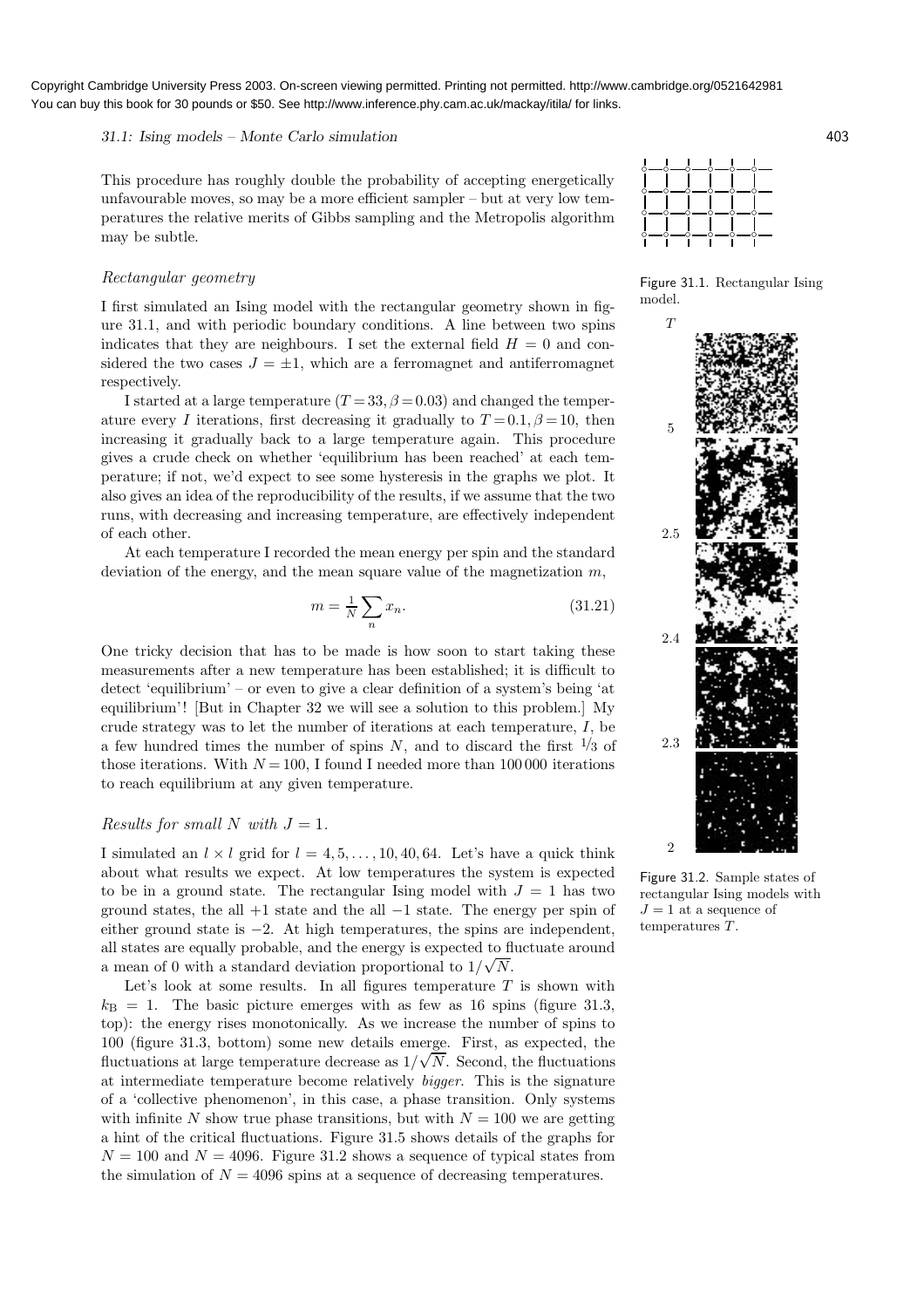

Figure 31.3. Monte Carlo simulations of rectangular Ising models with  $J = 1$ . Mean energy and fluctuations in energy as a function of temperature (left). Mean square magnetization as a function of temperature (right). In the top row,  $N = 16$ , and the bottom,  $N = 100$ . For even larger N, see later figures.

Contrast with Schottky anomaly

A peak in the heat capacity, as a function of temperature, occurs in any system that has a finite number of energy levels; a peak is not in itself evidence of a phase transition. Such peaks were viewed as anomalies in classical thermodynamics, since 'normal' systems with infinite numbers of energy levels (such as a particle in a box) have heat capacities that are either constant or increasing functions of temperature. In contrast, systems with a finite number of levels produced small blips in the heat capacity graph (figure 31.4).

Let us refresh our memory of the simplest such system, a two-level system with states  $x = 0$  (energy 0) and  $x = 1$  (energy  $\epsilon$ ). The mean energy is

$$
E(\beta) = \epsilon \frac{\exp(-\beta \epsilon)}{1 + \exp(-\beta \epsilon)} = \epsilon \frac{1}{1 + \exp(\beta \epsilon)}
$$
(31.22)

and the derivative with respect to  $\beta$  is

$$
dE/d\beta = -\epsilon^2 \frac{\exp(\beta \epsilon)}{[1 + \exp(\beta \epsilon)]^2}.
$$
 (31.23)

So the heat capacity is

$$
C = dE/dT = -\frac{dE}{d\beta} \frac{1}{k_B T^2} = \frac{\epsilon^2}{k_B T^2} \frac{\exp(\beta \epsilon)}{[1 + \exp(\beta \epsilon)]^2}
$$
(31.24)

and the fluctuations in energy are given by  $var(E) = Ck_B T^2 = -dE/d\beta$ , which was evaluated in (31.23). The heat capacity and fluctuations are plotted in figure 31.6. The take-home message at this point is that whilst Schottky anomalies do have a peak in the heat capacity, there is no peak in their fluctuations; the variance of the energy simply increases monotonically with temperature to a value proportional to the number of independent spins. Thus it is a peak in the fluctuations that is interesting, rather than a peak in the heat capacity. The Ising model has such a peak in its fluctuations, as can be seen in the second row of figure 31.5.

# Rectangular Ising model with  $J = -1$

What do we expect to happen in the case  $J = -1$ ? The ground states of an infinite system are the two checkerboard patterns (figure 31.7), and they have



Figure 31.4. Schematic diagram to explain the meaning of a Schottky anomaly. The curve shows the heat capacity of two gases as a function of temperature. The lower curve shows a normal gas whose heat capacity is an increasing function of temperature. The upper curve has a small peak in the heat capacity, which is known as a Schottky anomaly (at least in Cambridge). The peak is produced by the gas having magnetic degrees of freedom with a finite number of accessible states.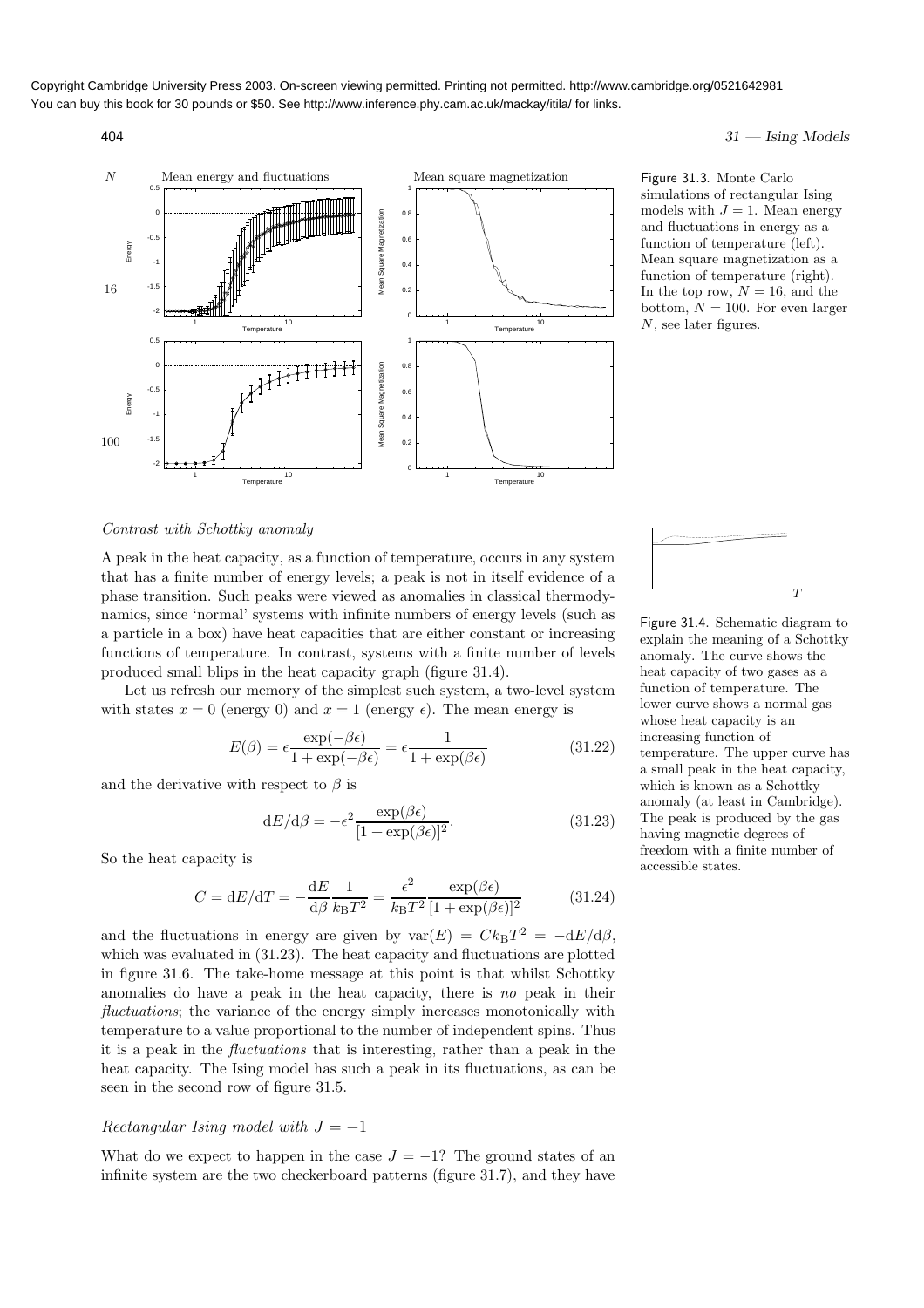31.1: Ising models – Monte Carlo simulation 405

 $N = 100$   $N = 4096$ 0 0  $-0.5$ -0.5 Energy -1 -1  $-1.5$ **The Second Second** -1.5 -2 -2 2 2.5 3 3.5 4 4.5 5 2 2.5 3 3.5 4 4.5 5  $(a)$  0.28 0.05 0.26 0.045 0.24 0.04 0.22 sd of Energy 0.2 sd of Energy 0.035  $0.18$ 0.03 0.16 0.14 0.025 0.12 0.02  $0.1$ 0.08 0.015 2 2.5 3 3.5 4 4.5 5 2 2.5 3 3.5 4 4.5 5 (b) 1 1  $0.8$ 0.8 Mean Square Magnetization Mean Square Magnetization 0.6 0.6 0.4 0.4  $0.2$  $0.2$  $\overline{0}$  $\overline{0}$ 2 2.5 3 3.5 4 4.5 5 2 2.5 3 3.5 4 4.5 5 (c) 1.6 1.8 1.6 1.4 1.4 1.2 1.2 Heat Capacity Heat Capacity 1 1 0.8 0.8 0.6 0.6  $0.4$  $0.4$  $0.2$ 0.2  $\Omega$ 0 2 2.5 3 3.5 4 4.5 5 2 2.5 3 3.5 4 4.5 5 (d)



Figure 31.6. Schottky anomaly – Heat capacity and fluctuations in energy as a function of temperature for a two-level system with separation  $\epsilon=1$  and  $k_{\rm B}=1.$ 

### Figure 31.5. Detail of Monte Carlo simulations of rectangular Ising models with  $J = 1$ . (a) Mean energy and fluctuations in energy as a function of temperature.  $(b)$ Fluctuations in energy (standard deviation). (c) Mean square magnetization. (d) Heat capacity.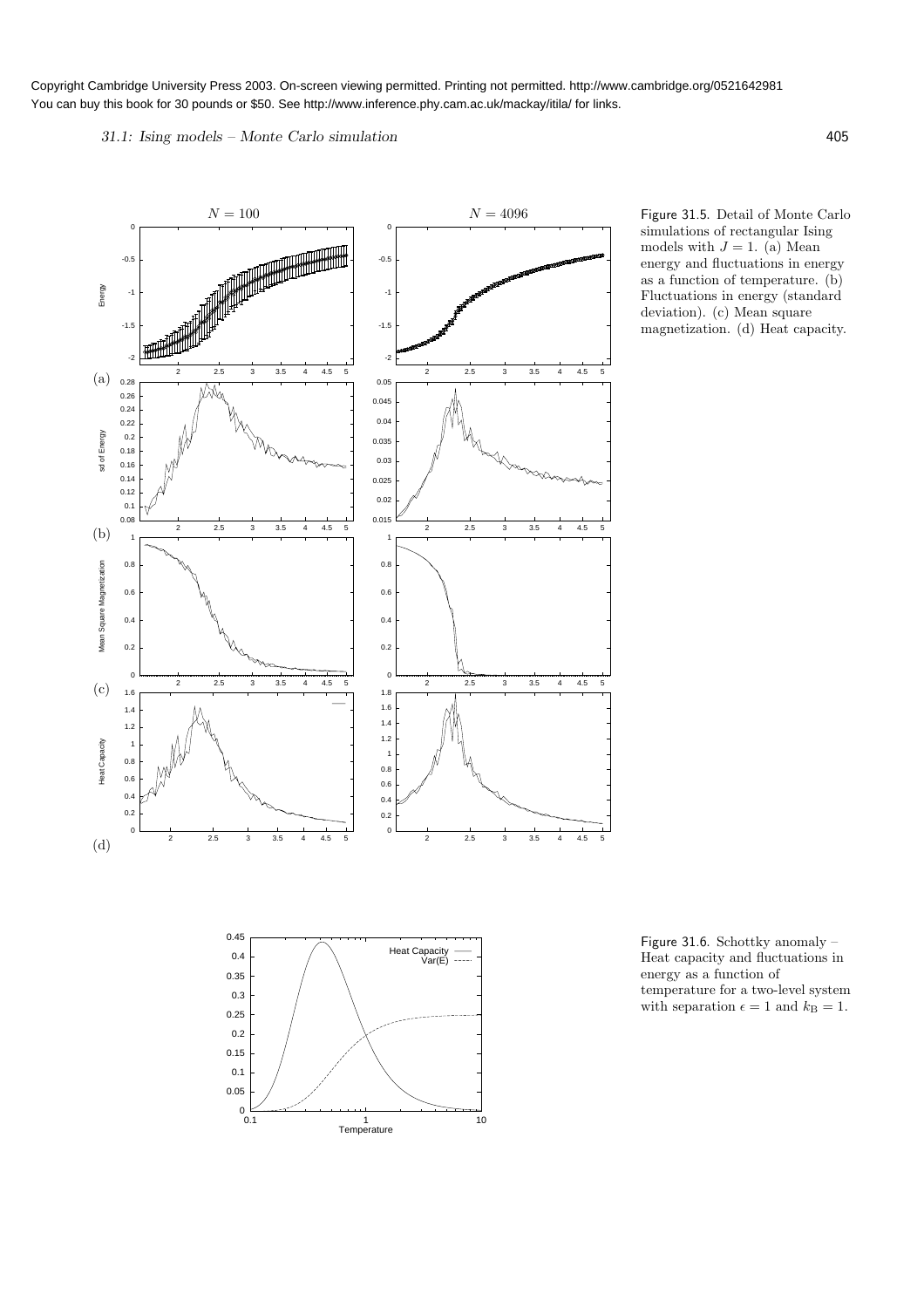$\frac{31 - \text{Ising Models}}{3}$ 

energy per spin  $-2$ , like the ground states of the  $J = 1$  model. Can this analogy be pressed further? A moment's reflection will confirm that the two systems are equivalent to each other under a checkerboard symmetry operation. If you take an infinite  $J = 1$  system in some state and flip all the spins that lie on the black squares of an infinite checkerboard, and set  $J = -1$  (figure 31.8), then the energy is unchanged. (The magnetization changes, of course.) So all thermodynamic properties of the two systems are expected to be identical in the case of zero applied field.

But there is a subtlety lurking here. Have you spotted it? We are simulating finite grids with periodic boundary conditions. If the size of the grid in any direction is odd, then the checkerboard operation is no longer a symmetry operation relating  $J = +1$  to  $J = -1$ , because the checkerboard doesn't match up at the boundaries. This means that for systems of odd size, the ground state of a system with  $J = -1$  will have degeneracy greater than 2, and the energy of those ground states will not be as low as −2 per spin. So we expect qualitative differences between the cases  $J = \pm 1$  in odd-sized systems. These differences are expected to be most prominent for small systems. The frustrations are introduced by the boundaries, and the length of the boundary grows as the square root of the system size, so the fractional influence of this boundary-related frustration on the energy and entropy of the system will decrease as  $1/\sqrt{N}$ . Figure 31.9 compares the energies of the ferromagnetic and antiferromagnetic models with  $N = 25$ . Here, the difference is striking.



# Triangular Ising model

We can repeat these computations for a triangular Ising model. Do we expect the triangular Ising model with  $J = \pm 1$  to show different physical properties from the rectangular Ising model? Presumably the  $J = 1$  model will have broadly similar properties to its rectangular counterpart. But the case  $J = -1$ is radically different from what's gone before. Think about it: there is no unfrustrated ground state; in any state, there must be frustrations – pairs of neighbours who have the same sign as each other. Unlike the case of the rectangular model with odd size, the frustrations are not introduced by the periodic boundary conditions. Every set of three mutually neighbouring spins must be in a state of frustration, as shown in figure 31.10. (Solid lines show 'happy' couplings which contribute  $-|J|$  to the energy; dashed lines show 'unhappy' couplings which contribute  $|J|$ .) Thus we certainly expect different behaviour at low temperatures. In fact we might expect this system to have a non-zero entropy at absolute zero. ('Triangular model violates third law of thermodynamics!')

Let's look at some results. Sample states are shown in figure 31.12, and figure 31.11 shows the energy, fluctuations, and heat capacity for  $N = 4096$ .



Figure 31.7. The two ground states of a rectangular Ising model with  $J = -1$ .



Figure 31.8. Two states of rectangular Ising models with  $J = \pm 1$  that have identical energy.

Figure 31.9. Monte Carlo simulations of rectangular Ising models with  $J = \pm 1$  and  $N = 25$ . Mean energy and fluctuations in energy as a function of temperature.



Figure 31.10. In an antiferromagnetic triangular Ising model, any three neighbouring spins are frustrated. Of the eight possible configurations of three spins, six have energy  $-|J|$  (a), and two have energy  $3|J|$  (b).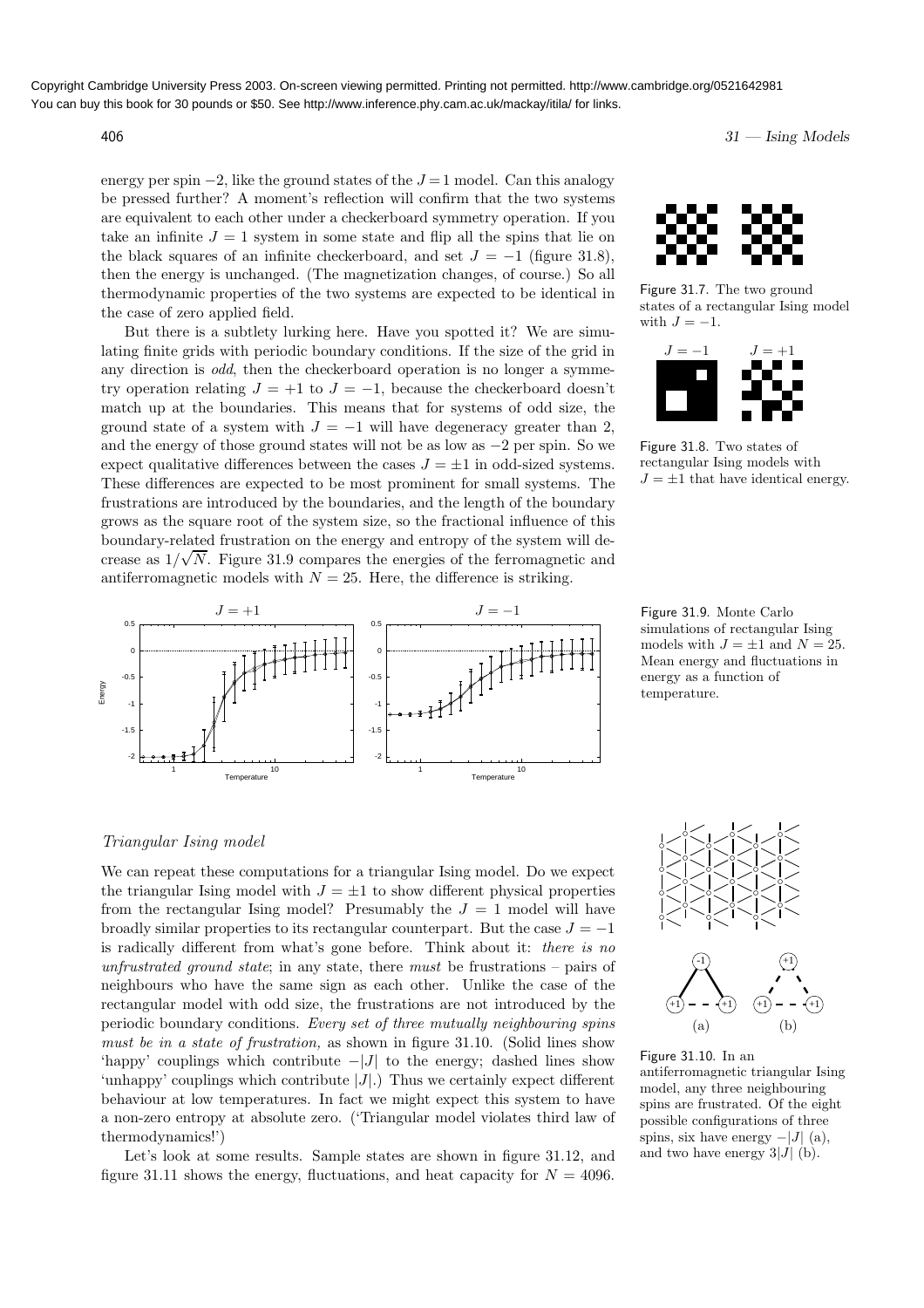### 31.2: Direct computation of partition function of Ising models 407

Note how different the results for  $J = \pm 1$  are. There is no peak at all in the standard deviation of the energy in the case  $J = -1$ . This indicates that the antiferromagnetic system does not have a phase transition to a state with long-range order.



Figure 31.11. Monte Carlo simulations of triangular Ising models with  $J = \pm 1$  and  $N = 4096.$  (a–c)  $J = 1.$  (d–f)  $J = -1$ . (a, d) Mean energy and fluctuations in energy as a function of temperature. (b, e) Fluctuations in energy (standard deviation). (c, f) Heat capacity.

# ▶ 31.2 Direct computation of partition function of Ising models

We now examine a completely different approach to Ising models. The transfer matrix method is an exact and abstract approach that obtains physical properties of the model from the partition function

$$
Z(\beta, \mathbf{J}, \mathbf{b}) \equiv \sum_{\mathbf{x}} \exp[-\beta E(\mathbf{x}; \mathbf{J}, \mathbf{b})], \qquad (31.25)
$$

where the summation is over all states  $x$ , and the inverse temperature is  $\beta = 1/T$ . [As usual, Let  $k_B = 1$ .] The free energy is given by  $F = -\frac{1}{\beta} \ln Z$ . The number of states is  $2^N$ , so direct computation of the partition function is not possible for large  $N$ . To avoid enumerating all global states explicitly, we can use a trick similar to the sum–product algorithm discussed in Chapter 25. We concentrate on models that have the form of a long thin strip of width W with periodic boundary conditions in both directions, and we iterate along the length of our model, working out a set of partial partition functions at one location l in terms of partial partition functions at the previous location  $l-1$ . Each iteration involves a summation over all the states at the boundary. This operation is exponential in the width of the strip,  $W$ . The final clever trick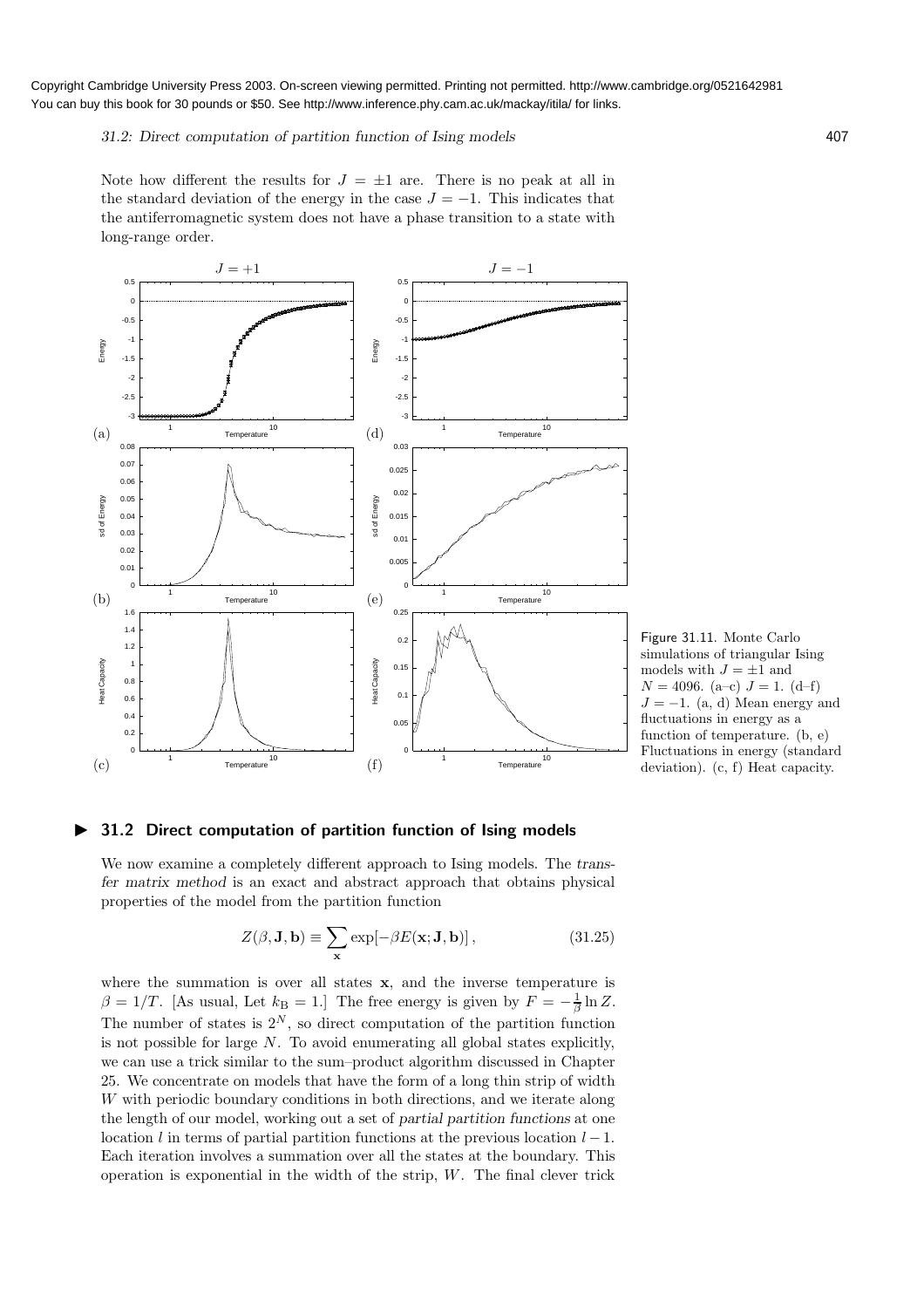$31 -$  Ising Models

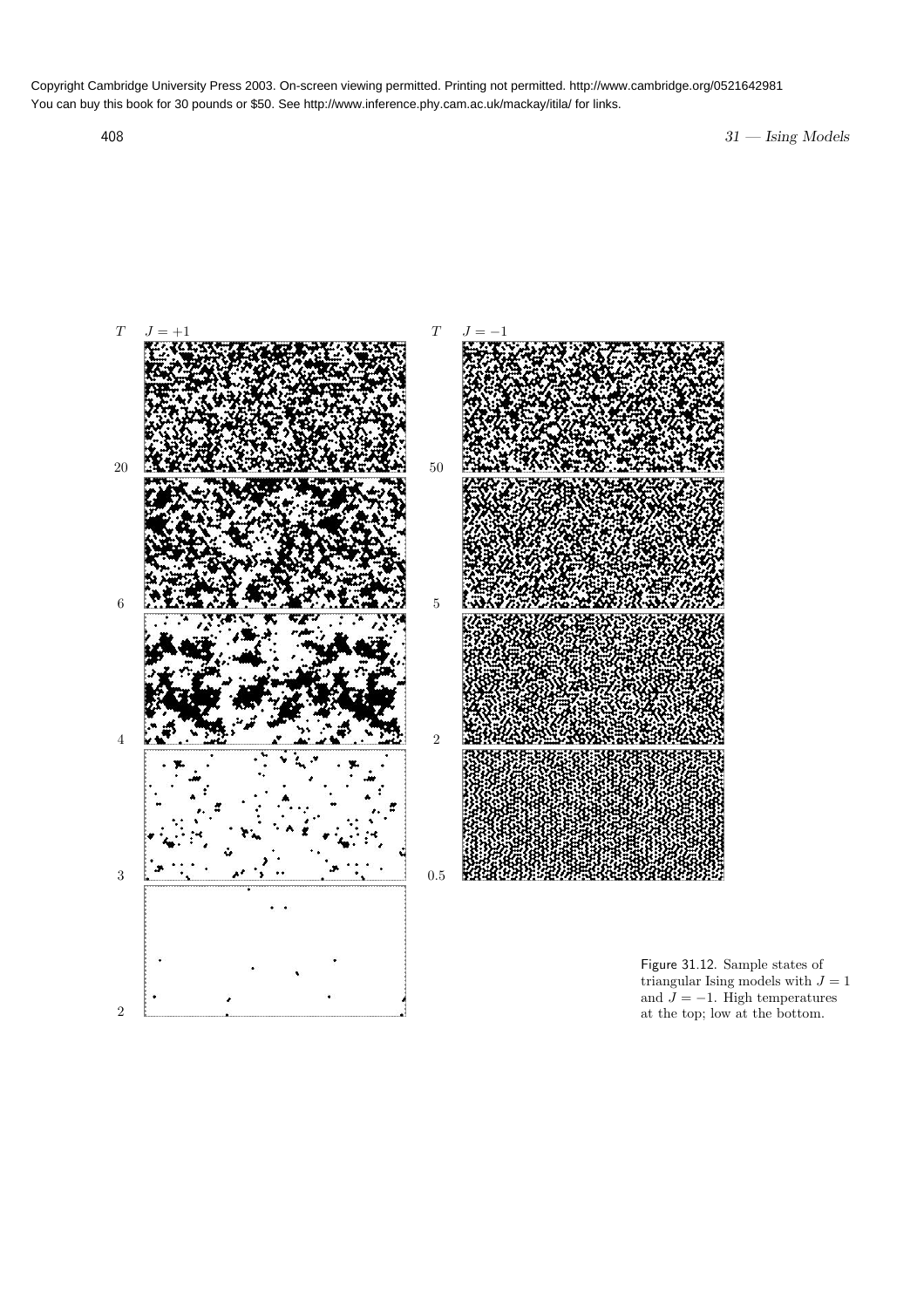# 31.2: Direct computation of partition function of Ising models 409

is to note that if the system is translation-invariant along its length then we need to do only *one* iteration in order to find the properties of a system of *any* length.

The computational task becomes the evaluation of an  $S \times S$  matrix, where  $S$  is the number of microstates that need to be considered at the boundary, and the computation of its eigenvalues. The eigenvalue of largest magnitude gives the partition function for an infinite-length thin strip.

Here is a more detailed explanation. Label the states of the C columns of the thin strip  $s_1, s_2, \ldots, s_C$ , with each s an integer from 0 to  $2^W - 1$ . The rth bit of  $s_c$  indicates whether the spin in row r, column c is up or down. The partition function is

$$
Z = \sum_{\mathbf{x}} \exp(-\beta E(\mathbf{x})) \tag{31.26}
$$

$$
= \sum_{s_1} \sum_{s_2} \cdots \sum_{s_C} \exp\left(-\beta \sum_{c=1}^C \mathcal{E}(s_c, s_{c+1})\right), \tag{31.27}
$$

where  $\mathcal{E}(s_c, s_{c+1})$  is an appropriately defined energy, and, if we want periodic boundary conditions,  $s_{C+1}$  is defined to be  $s_1$ . One definition for  $\mathcal E$  is:

$$
\mathcal{E}(s_c, s_{c+1}) = \sum_{\substack{(m,n)\in\mathcal{N}:\\m\in c, n\in c+1}} J x_m x_n + \frac{1}{4} \sum_{\substack{(m,n)\in\mathcal{N}:\\m\in c, n\in c}} J x_m x_n + \frac{1}{4} \sum_{\substack{(m,n)\in\mathcal{N}:\\m\in c+1, n\in c+1}} J x_m x_n. \tag{31.28}
$$

This definition of the energy has the nice property that (for the rectangular Ising model) it defines a matrix that is symmetric in its two indices  $s_c$ ,  $s_{c+1}$ . The factors of 1/4 are needed because vertical links are counted four times. Let us define

$$
M_{ss'} = \exp(-\beta \mathcal{E}(s, s')) \,. \tag{31.29}
$$

Then continuing from equation (31.27),

$$
Z = \sum_{s_1} \sum_{s_2} \cdots \sum_{s_C} \left[ \prod_{c=1}^C M_{s_c, s_{c+1}} \right]
$$
(31.30)

$$
= \text{Trace} [\mathbf{M}^C] \tag{31.31}
$$

$$
= \sum_{a} \mu_a^C,\tag{31.32}
$$

where  $\{\mu_a\}_{a=1}^{2^W}$  are the eigenvalues of **M**. As the length of the strip C increases, Z becomes dominated by the largest eigenvalue  $\mu_{\text{max}}$ .

$$
Z \to \mu_{\text{max}}^C. \tag{31.33}
$$

So the free energy per spin in the limit of an infinite thin strip is given by:

$$
f = -kT \ln Z / (WC) = -kTC \ln \mu_{\text{max}} / (WC) = -kT \ln \mu_{\text{max}} / W. \tag{31.34}
$$

It's really neat that all the thermodynamic properties of a long thin strip can be obtained from just the largest eigenvalue of this matrix M!

#### Computations

I computed the partition functions of long-thin-strip Ising models with the geometries shown in figure 31.14.

As in the last section, I set the applied field  $H$  to zero and considered the two cases  $J = \pm 1$  which are a ferromagnet and antiferromagnet respectively. I computed the free energy per spin,  $f(\beta, J, H) = F/N$  for widths from  $W = 2$ to 8 as a function of  $\beta$  for  $H = 0$ .



Figure 31.13. Illustration to help explain the definition (31.28).  $\mathcal{E}(s_2, s_3)$  counts all the contributions to the energy in the rectangle. The total energy is given by stepping the rectangle along. Each horizontal bond inside the rectangle is counted once; each vertical bond is half-inside the rectangle (and will be half-inside an adjacent rectangle) so half its energy is included in  $\mathcal{E}(s_2, s_3)$ ; the factor of 1/4 appears in the second term because  $m$  and  $n$  both run over all nodes in column c, so each bond is visited twice.

For the state shown here,  $s_2 = (100)_2, s_3 = (110)_2,$  the horizontal bonds contribute  $+J$  to  $\mathcal{E}(s_2, s_3)$ , and the vertical bonds contribute  $-J/2$  on the left and  $-J/2$  on the right, assuming periodic boundary conditions between top and bottom. So  $\mathcal{E}(s_2, s_3) = 0.$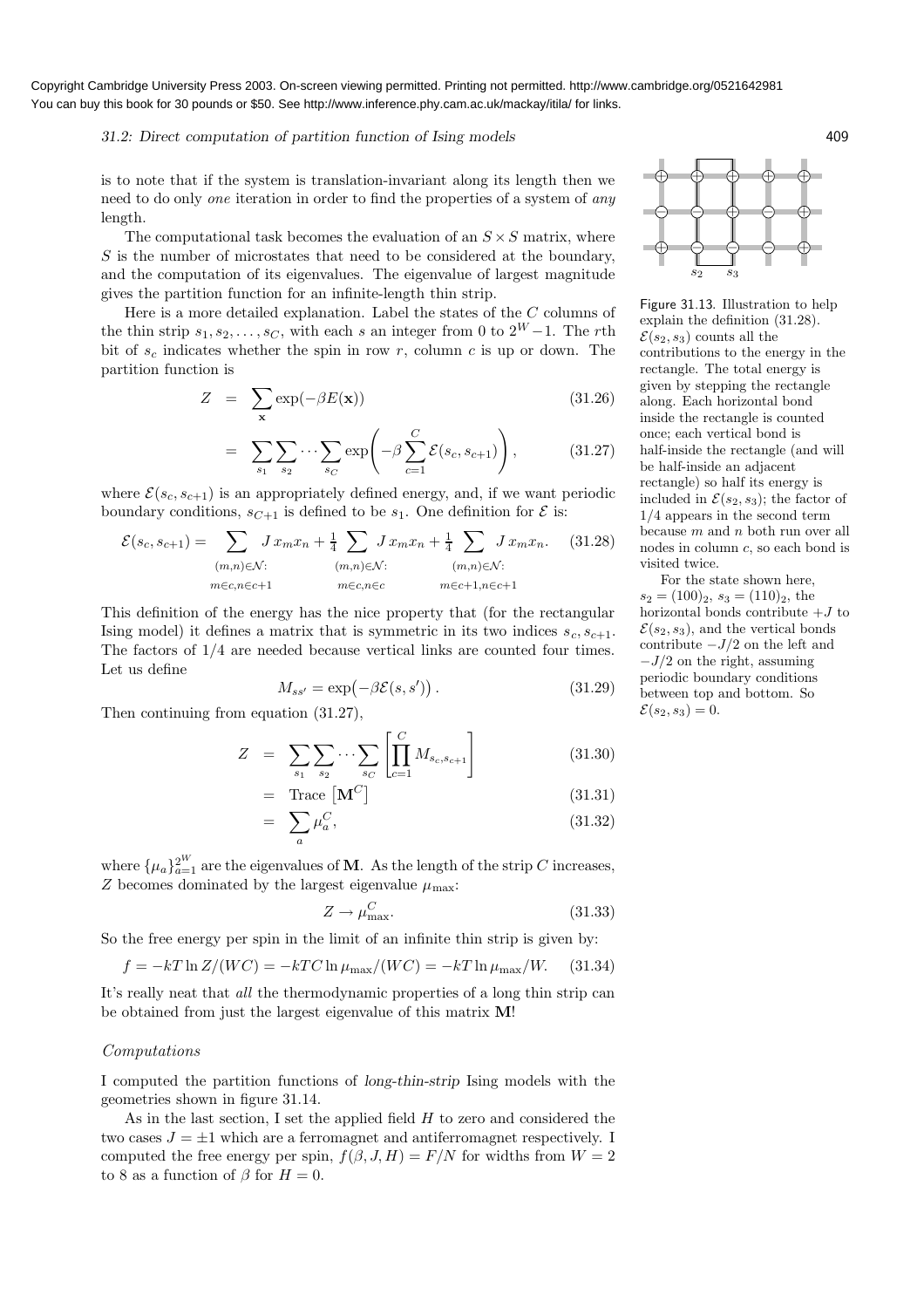$\frac{31 - \text{Ising Models}}{10}$ 



# Computational ideas:

Only the largest eigenvalue is needed. There are several ways of getting this quantity, for example, iterative multiplication of the matrix by an initial vector. Because the matrix is all positive we know that the principal eigenvector is all positive too (Frobenius–Perron theorem), so a reasonable initial vector is  $(1, 1, \ldots, 1)$ . This iterative procedure may be faster than explicit computation of all eigenvalues. I computed them all anyway, which has the advantage that we can find the free energy of finite length strips – using equation  $(31.32)$  – as well as infinite ones.





Figure 31.15. Free energy per spin of long-thin-strip Ising models. Note the non-zero gradient at  $T = 0$  in the case of the triangular antiferromagnet.

### Comments on graphs:

For large temperatures all Ising models should show the same behaviour: the free energy is entropy-dominated, and the entropy per spin is  $\ln(2)$ . The mean energy per spin goes to zero. The free energy per spin should tend to  $-\ln(2)/\beta$ . The free energies are shown in figure 31.15.

One of the interesting properties we can obtain from the free energy is the degeneracy of the ground state. As the temperature goes to zero, the Boltzmann distribution becomes concentrated in the ground state. If the ground state is degenerate (i.e., there are multiple ground states with identical



Figure 31.16. Entropies (in nats) of width 8 Ising systems as a function of temperature, obtained by differentiating the free energy curves in figure 31.15. The rectangular ferromagnet and antiferromagnet have identical thermal properties. For the triangular systems, the upper curve  $(-)$  denotes the antiferromagnet and the lower curve (+) the ferromagnet.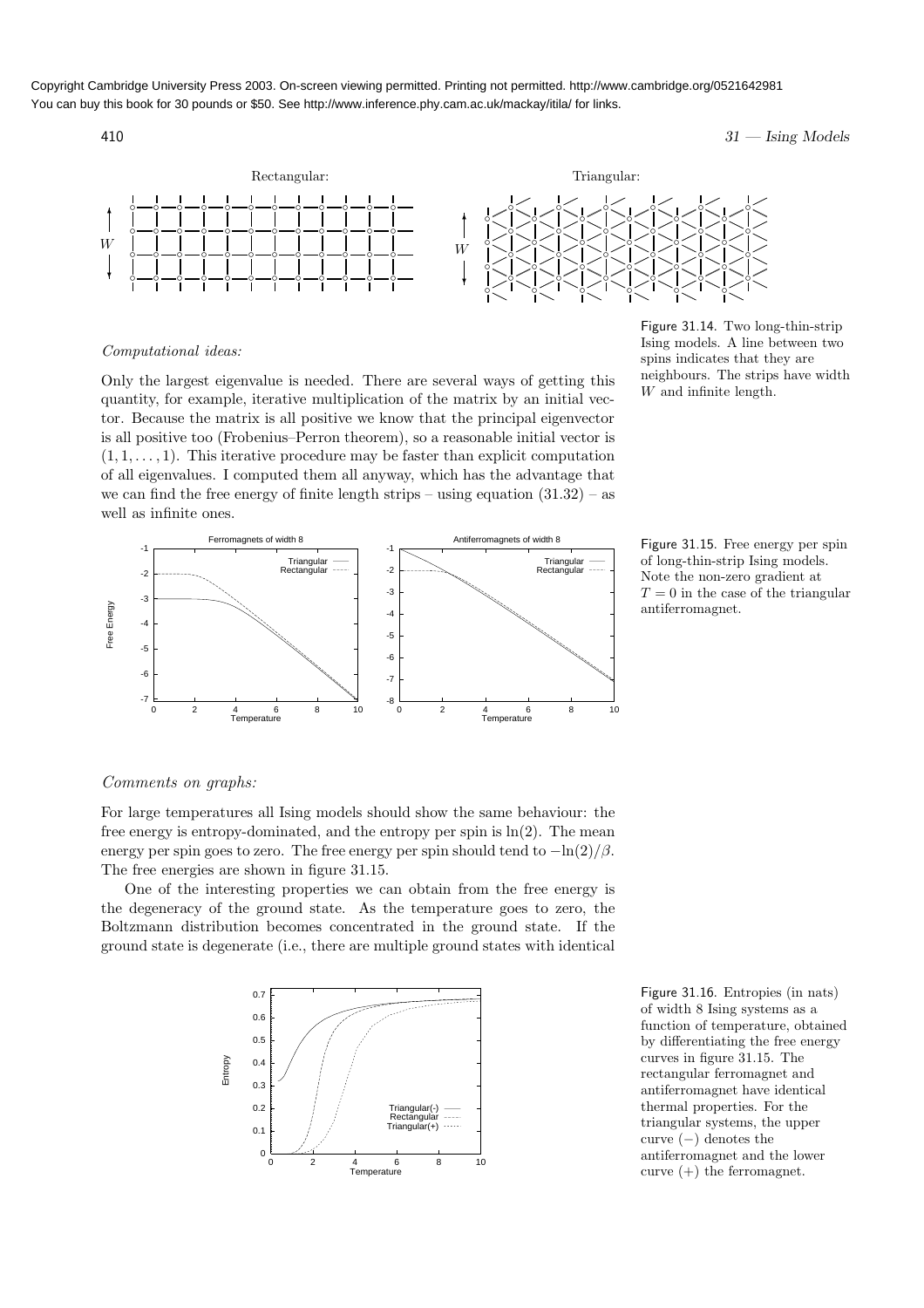### 31.2: Direct computation of partition function of Ising models 411



Figure 31.17. Mean energy versus temperature of long thin strip Ising models with width 8. Compare with figure 31.3.

Figure 31.18. Heat capacities of (a) rectangular model; (b) triangular models with different widths,  $(+)$  and  $(-)$  denoting ferromagnet and antiferromagnet. Compare with figure 31.11.

energy) then the entropy as  $T \to 0$  is non-zero. We can find the entropy from the free energy using  $S = -\partial F/\partial T$ .

The entropy of the triangular antiferromagnet at absolute zero appears to be about 0.3, that is, about half its high temperature value (figure 31.16). The mean energy as a function of temperature is plotted in figure 31.17. It is evaluated using the identity  $\langle E \rangle = -\partial \ln Z / \partial \beta$ .

Figure 31.18 shows the estimated heat capacity (taking raw derivatives of the mean energy) as a function of temperature for the triangular models with widths 4 and 8. Figure 31.19 shows the fluctuations in energy as a function of temperature. All of these figures should show smooth graphs; the roughness of the curves is due to inaccurate numerics. The nature of any phase transition is not obvious, but the graphs seem compatible with the assertion that the ferromagnet shows, and the antiferromagnet does not show a phase transition.

The pictures of the free energy in figure 31.15 give some insight into how we could predict the transition temperature. We can see how the two phases of the ferromagnetic systems each have simple free energies: a straight sloping line through  $F = 0$ ,  $T = 0$  for the high temperature phase, and a horizontal line for the low temperature phase. (The slope of each line shows what the entropy per spin of that phase is.) The phase transition occurs roughly at the intersection of these lines. So we predict the transition temperature to be linearly related to the ground state energy.



Figure 31.19. Energy variances, per spin, of (a) rectangular model; (b) triangular models with different widths,  $(+)$  and  $(-)$ denoting ferromagnet and antiferromagnet. Compare with figure 31.11.